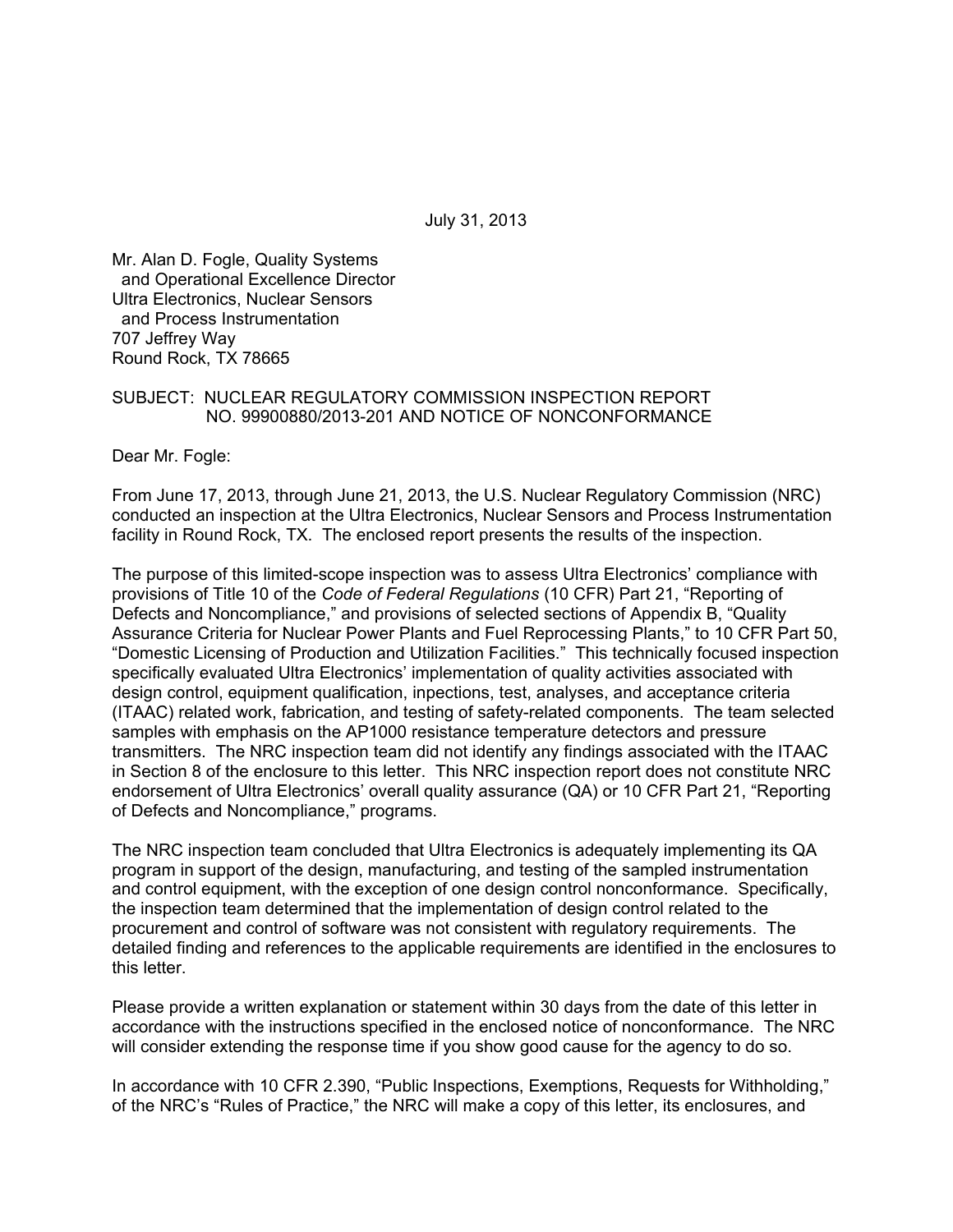#### A. Fogle  $-2 -$

your response available electronically for public inspection in the NRC's Public Document Room or from the NRC's document system, Agencywide Documents Access and Management System (ADAMS), accessible from the NRC Web site at http://www.nrc.gov/readingrm/adams.html.

To the extent possible, your response should not include any personal privacy, proprietary, or Safeguards Information so that it can be made available to the public without redaction. If personal privacy or proprietary information is necessary to provide an acceptable response, then please provide a bracketed copy of your response that identifies the information that should be protected and a redacted copy of your response that deletes such information. If you request that such material be withheld from public disclosure, you must specifically identify the portions of your response that you seek to have withheld and provide in detail the bases for your claim (e.g., explain why the disclosure of information will create an unwarranted invasion of personal privacy or provide the information required by 10 CFR 2.390(b) to support a request for withholding confidential commercial or financial information). If safeguards information is necessary to provide an acceptable response, please provide the level of protection described in 10 CFR 73.21, "Protection of Safeguards Information: Performance Requirements."

Sincerely,

#### */RA/*

Richard A. Rasmussen, Chief Electrical Vendor Branch Division of Construction Inspection and Operational Programs Office of New Reactors

Docket No.: 99900880

Enclosures:

- 1. Notice of Nonconformance
- 2. Inspection Report 99900880/2013-201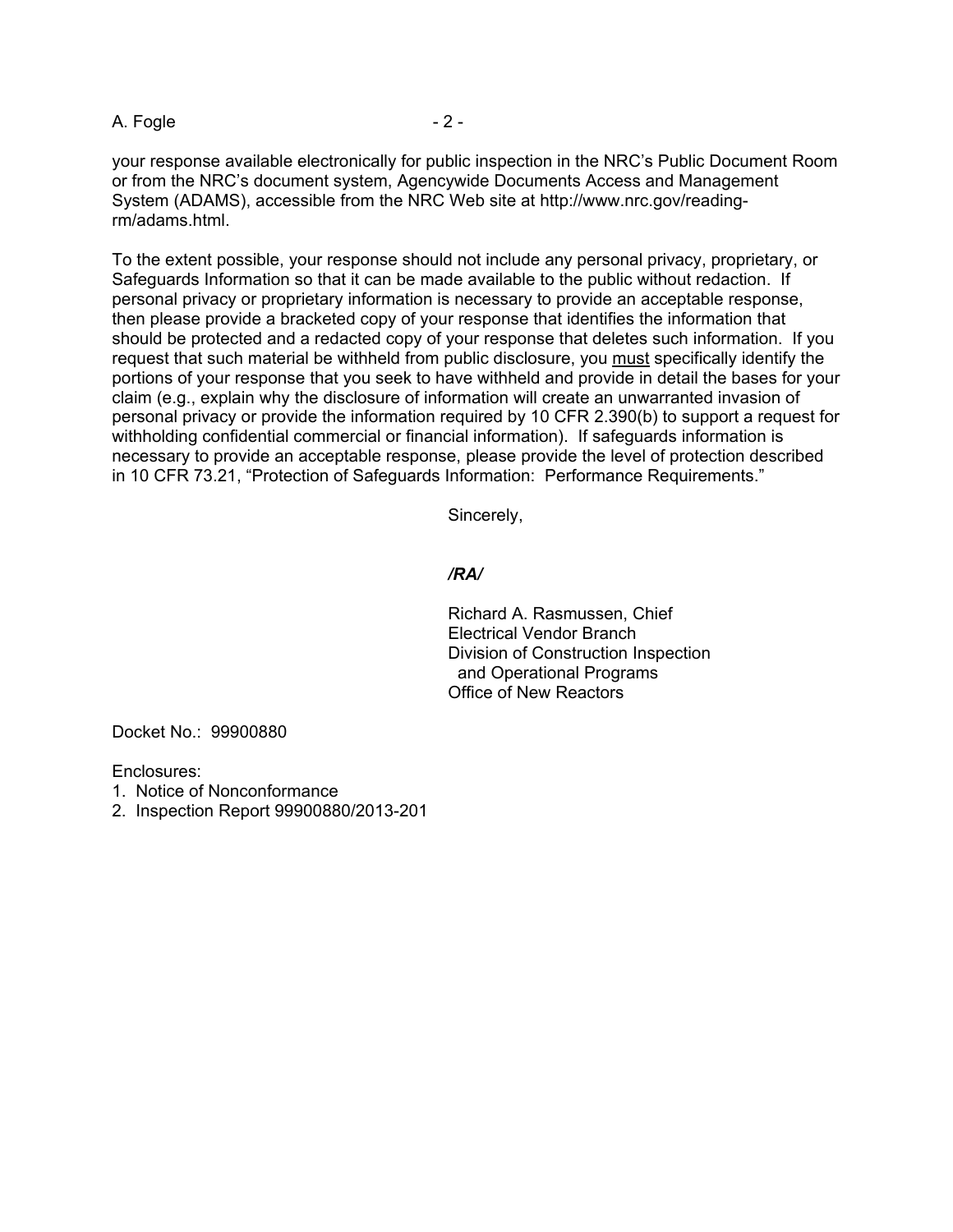A. Fogle  $-2 -$ 

your response available electronically for public inspection in the NRC's Public Document Room or from the NRC's document system, Agencywide Documents Access and Management System (ADAMS), accessible from the NRC Web site at http://www.nrc.gov/readingrm/adams.html.

To the extent possible, your response should not include any personal privacy, proprietary, or Safeguards Information so that it can be made available to the public without redaction. If personal privacy or proprietary information is necessary to provide an acceptable response, then please provide a bracketed copy of your response that identifies the information that should be protected and a redacted copy of your response that deletes such information. If you request that such material be withheld from public disclosure, you must specifically identify the portions of your response that you seek to have withheld and provide in detail the bases for your claim (e.g., explain why the disclosure of information will create an unwarranted invasion of personal privacy or provide the information required by 10 CFR 2.390(b) to support a request for withholding confidential commercial or financial information). If safeguards information is necessary to provide an acceptable response, please provide the level of protection described in 10 CFR 73.21, "Protection of Safeguards Information: Performance Requirements."

Sincerely,

## */RA/*

Richard A. Rasmussen, Chief Electrical Vendor Branch Division of Construction Inspection and Operational Programs Office of New Reactors

Docket No.: 99900880

Enclosures:

1. Notice of Nonconformance

2. Inspection Report 99900880/2013-201

### **DISTRIBUTION:**

ASakadales ERoach KKavanagh AMasters AP1000 CONTACTS RidsNroDcip Alan.Fogle@ultra-nspi.com

| <b>ADAMS Accession No.: ML13204A356</b> |                               |                 | * via email   | <b>NRC-001</b>  |
|-----------------------------------------|-------------------------------|-----------------|---------------|-----------------|
|                                         | <b>OFFICE</b>   R-II/DCI/CIB1 | NRO/DCIP/CEVB   | NRO/DCIP/CEVB | NRO/DCIP/CEVB   |
| <b>NAME</b>                             | RMathis III*                  | <b>DBollock</b> | ARamirez      | <b>JJImenez</b> |
| <b>DATE</b>                             | 07/15/2013                    | 07/26/2013      | 07/26/2013    | 07/10/2013      |
| <b>OFFICE</b>                           | NRO/DCIP/CITB                 | NRO/DCIP/CEVB   | NRO/DCIP/CAEB | NRO/DCIP/CEVB   |
| <b>NAME</b>                             | MKowal*                       | GLipscomb       | TFrve         | RRasmussen      |
| <b>DATE</b>                             | 07/10/2013                    | 07/26/2013      | 07/24/2013    | 07/31/2013      |

**OFFICIAL RECORD COPY**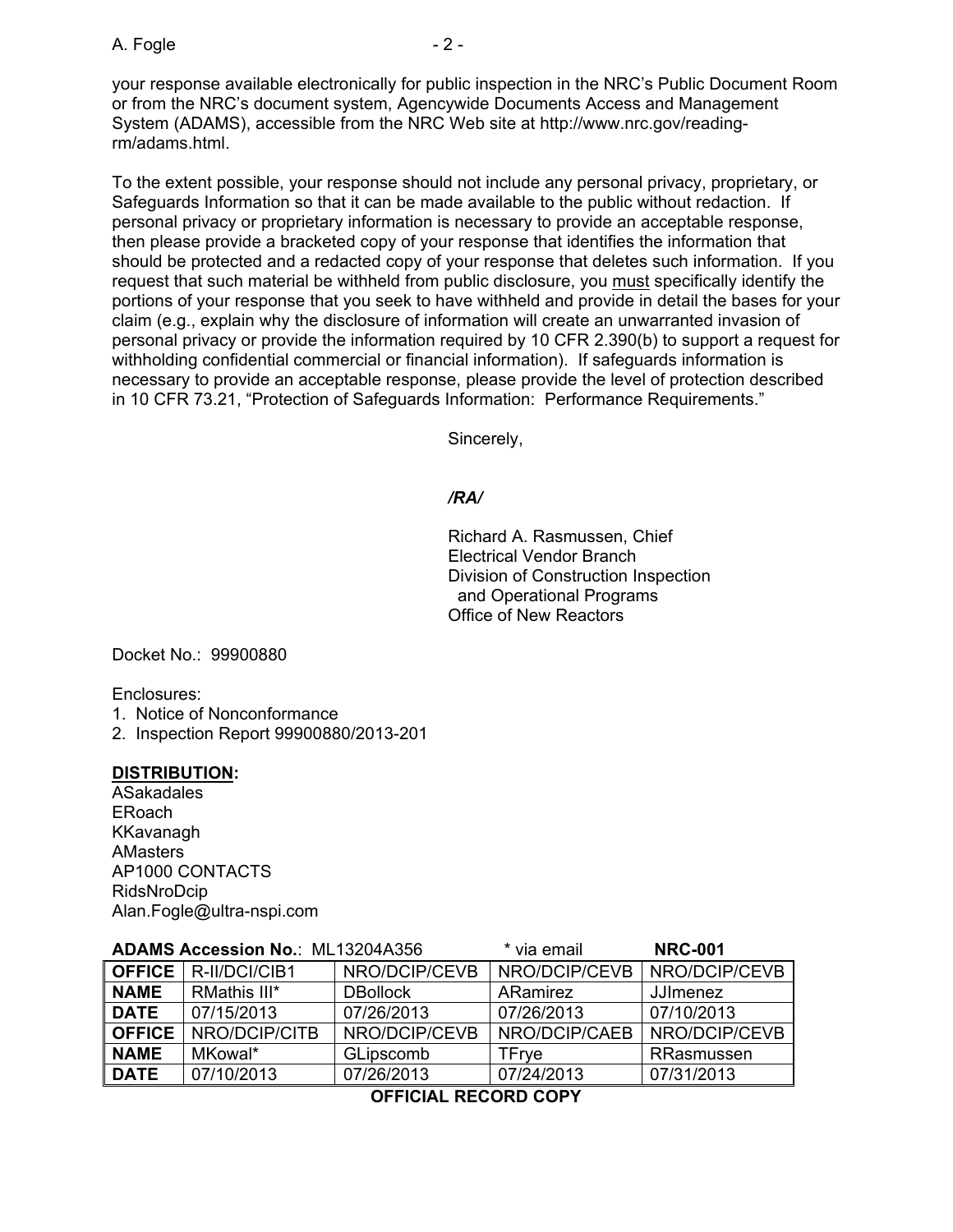#### **NOTICE OF NONCONFORMANCE**

Ultra Electronics Docket No.: 99900880 Round Rock, TX. Inspection Report No.: 99900880/2013-201

Based on the results of a Nuclear Regulatory Commission (NRC) inspection conducted at the Ultra Electronics facility in Round Rock, TX, on June 17 - 21, 2013, certain activities were not conducted in accordance with NRC requirements which were contractually imposed on Ultra Electronics by NRC licensees:

A. Criterion III, "Design Control," of Appendix B, "Quality Assurance Criteria for Nuclear Power Plants and Fuel Reprocessing Plants," to Title 10 of the *Code of Federal Regulations* (10 CFR) Part 50, "Domestic Licensing of Production and Utilization Facilities," states, in part, that design control measures shall provide for verifying or checking the adequacy of design by the performance of a suitable testing program.

Ultra Electronics procedure 100-20.1, "Software Quality Assurance," Revision 4, dated January 2013, Section 5.5, states, in part, after Internally Developed Software or  $3<sup>rd</sup>$ Party Software is approved for use and installed it shall be controlled in accordance with released procedures and instructions.

 Contrary to the above, as of June 21, 2013, Ultra Electronics did not verify the adequacy of design of safety-related components by the performance of a suitable testing program. Specifically, Ultra Electronics did not appropriately control Lab View 3<sup>rd</sup> Party Software in accordance with released procedures and instructions or demonstrate by another means of verification (i.e. dedication or conducting tests not relying on the same software used for design) that the software was capable of performing its safety function as related to the following tests:

- (1) N9004 RTD Hysteresis test.
- (2) DTN-2070 Pressure Transmitter Temperature Compensation test.

This issue has been identified as Nonconformance 9990880/2013-201-01

Please provide a written statement or explanation to the U.S. Nuclear Regulatory Commission, ATTN: Document Control Desk, Washington, DC 20555-0001, with a copy to the Chief, Construction Electrical Vendor Branch, Division of Construction Inspection and Operational Programs, Office of New Reactors, within 30 days of the date of the letter transmitting this Notice of Nonconformance. This reply should be clearly marked as a "Reply to a Notice of Nonconformance" and should include for each noncompliance: (1) the reason for the noncompliance, or if contested, the basis for disputing the noncompliance; (2) the corrective steps that have been taken and the results achieved; (3) the corrective steps that will be taken to avoid noncompliance; and (4) the date when your corrective action will be completed. Where good cause is shown, the NRC will consider extending the response time.

Because your response will be made available electronically for public inspection in the NRC Public Document Room or from the NRC's Agencywide Documents Access and Management System, which is accessible from the NRC Web site at http://www.nrc.gov/reading-rm/adams.html, to the extent possible, it should not include any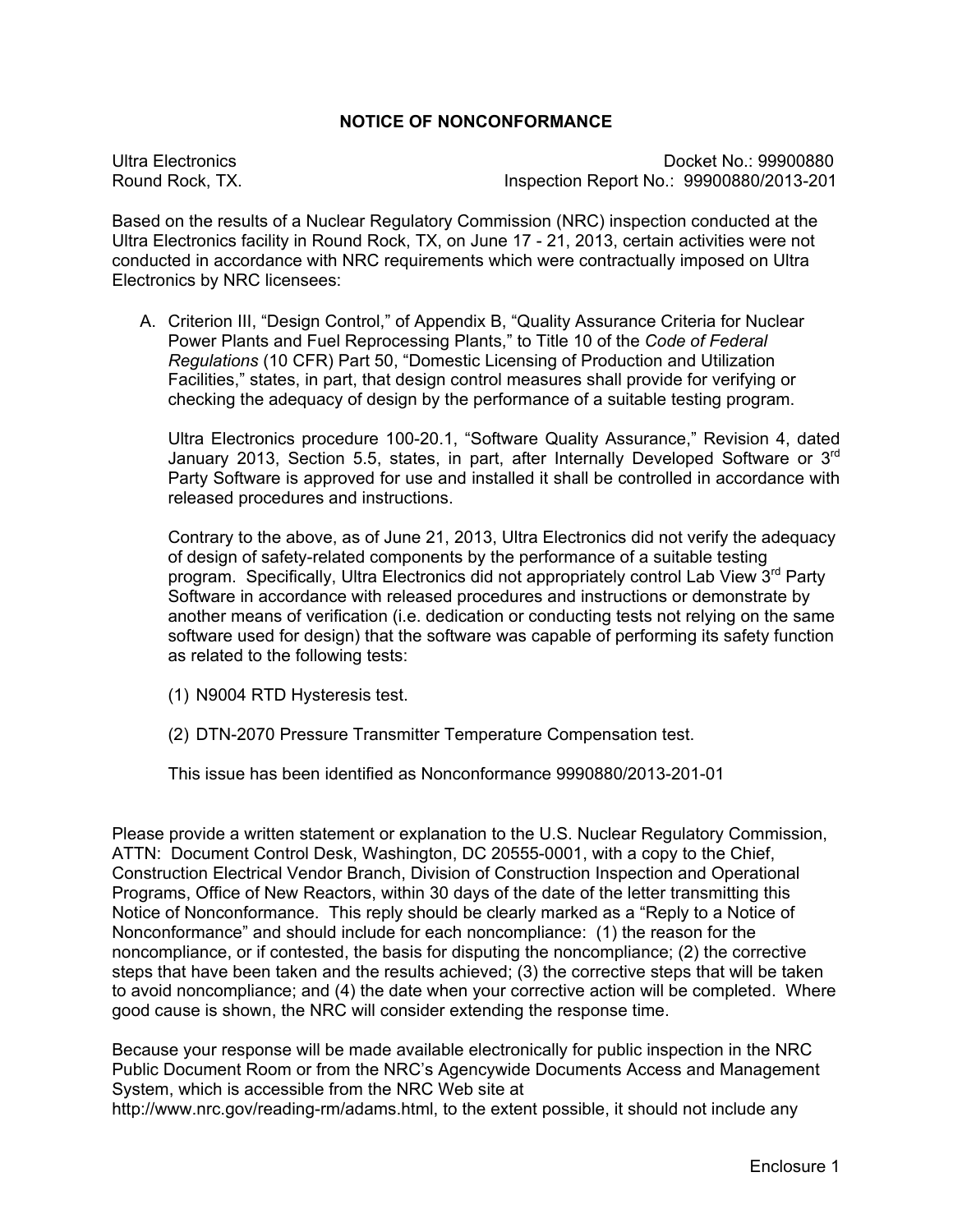personal privacy, proprietary, or Safeguards Information so that it can be made available to the public without redaction. If personal privacy or proprietary information is necessary to provide an acceptable response, then please provide a bracketed copy of your response that identifies the information that should be protected and a redacted copy of your response that deletes such information. If you request that such material be withheld, you must specifically identify the portions of your response that you seek to have withheld and provide in detail the bases for your claim of withholding (e.g., explain why the disclosure of information will create an unwarranted invasion of personal privacy or provide the information required by 10 CFR 2.390(b) to support a request for withholding confidential commercial or financial information). If Safeguards Information is necessary to provide an acceptable response, please provide the level of protection described in 10 CFR 73.21, "Protection of Safeguards Information: Performance Requirements."

Dated this the  $31<sup>st</sup>$  day of July 2013.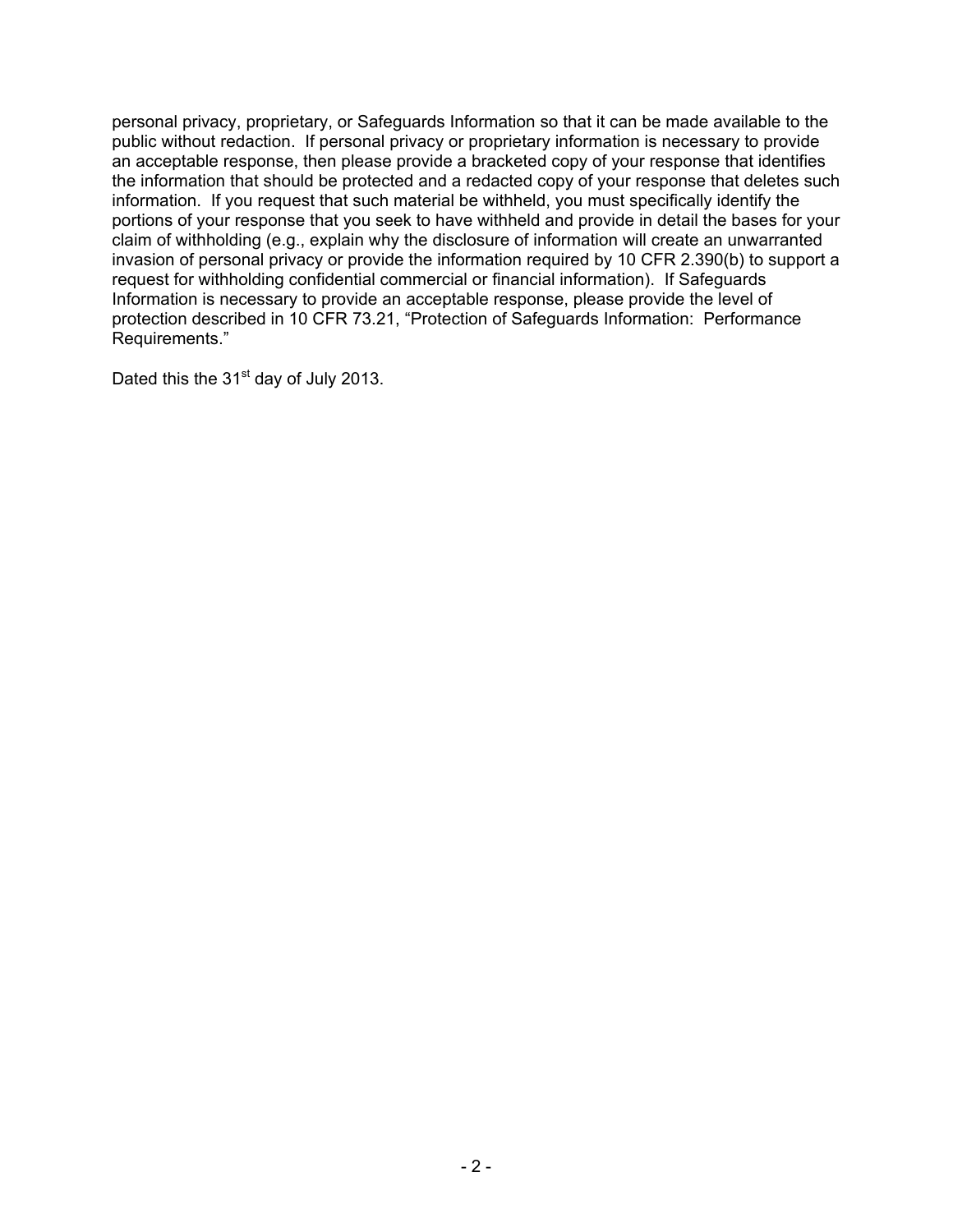#### **U.S. NUCLEAR REGULATORY COMMISSION OFFICE OF NEW REACTORS DIVISION OF CONSTRUCTION INSPECTION AND OPERATIONAL PROGRAMS VENDOR INSPECTION REPORT**

| Docket No.:              | 99900880                                                                                                                                                                                                                                                                                                                                                                                                                                                                                                                                                                                                                            |                                                                  |  |
|--------------------------|-------------------------------------------------------------------------------------------------------------------------------------------------------------------------------------------------------------------------------------------------------------------------------------------------------------------------------------------------------------------------------------------------------------------------------------------------------------------------------------------------------------------------------------------------------------------------------------------------------------------------------------|------------------------------------------------------------------|--|
| Report No.:              | 99900880/2013-201                                                                                                                                                                                                                                                                                                                                                                                                                                                                                                                                                                                                                   |                                                                  |  |
| Vendor:                  | Ultra Electronics, Nuclear Sensors and Process Instrumentation<br>707 Jeffrey Way<br>Round Rock, TX 78665                                                                                                                                                                                                                                                                                                                                                                                                                                                                                                                           |                                                                  |  |
| <b>Vendor Contact:</b>   | Alan Fogle, Director of Quality Systems & Operational Excellence<br>alan.fogle@ultra-nspi.com<br>512-434-2878                                                                                                                                                                                                                                                                                                                                                                                                                                                                                                                       |                                                                  |  |
| Background:              | Ultra Electronics' Nuclear Sensors and Process Instrumentation<br>business manufactures a broad line of temperature sensors and<br>pressure transmitters for safety related, inside containment and<br>balance of plant installations. The company is legally Weed<br>Instruments, which is a legacy product-line and is still<br>headquartered in Round Rock (a suburb of Austin), TX. Ultra<br>Electronics manufactures nuclear qualified temperature sensors,<br>thermowells and transmitters, pressure transmitters and fiber optic<br>modems for the commercial nuclear industry and for nuclear<br>plants under construction. |                                                                  |  |
| <b>Inspection Dates:</b> | June 17-21, 2013                                                                                                                                                                                                                                                                                                                                                                                                                                                                                                                                                                                                                    |                                                                  |  |
| Inspection Team Leader:  | George Lipscomb                                                                                                                                                                                                                                                                                                                                                                                                                                                                                                                                                                                                                     | NRO/DCIP/CEVB                                                    |  |
| Inspectors:              | Douglas Bollock<br><b>Robert Mathis III</b><br><b>Annie Ramirez</b><br>Jose Jimenez                                                                                                                                                                                                                                                                                                                                                                                                                                                                                                                                                 | NRO/DCIP/CEVB<br>R-II/DCI/CIB1<br>NRO/DCIP/CEVB<br>NRO/DCIP/CEVB |  |
| Approved by:             | Richard A. Rasmussen, Chief<br><b>Electrical Vendor Branch</b><br>Division of Construction Inspection and Operational Programs<br><b>Office of New Reactors</b>                                                                                                                                                                                                                                                                                                                                                                                                                                                                     |                                                                  |  |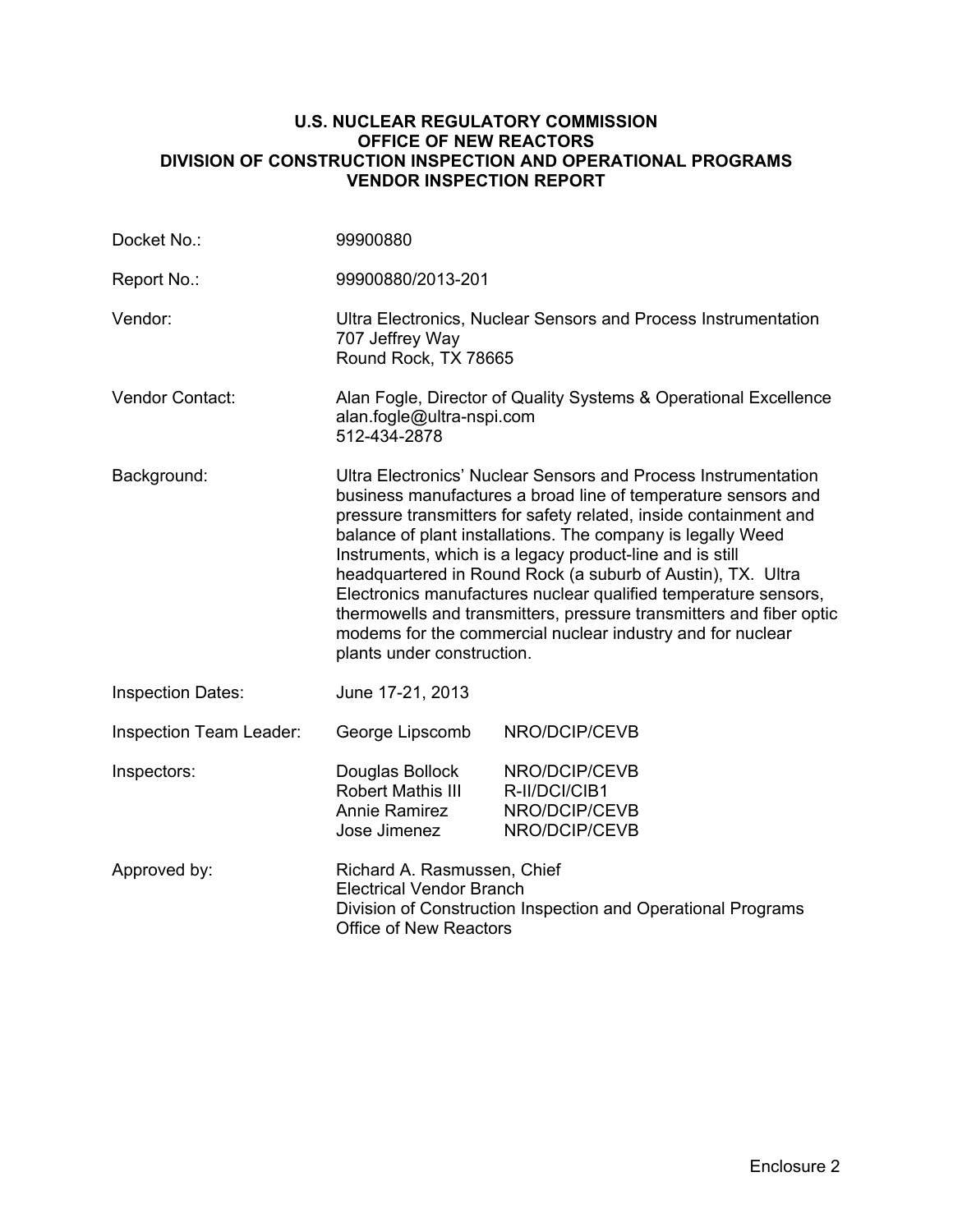## **EXECUTIVE SUMMARY**

#### Ultra Electronics NSPI 99900880/2013-201

The U.S. Nuclear Regulatory Commission (NRC) conducted this inspection to assess Ultra Electronics' compliance with provisions of Title 10 of the *Code of Federal Regulations* (10 CFR) Part 21, "Reporting of Defects and Noncompliance," and verify that Ultra Electronics implements an adequate quality assurance (QA) program that complies with the requirements of Appendix B, "Quality Assurance Criteria for Nuclear Power Plants and Fuel Reprocessing Plants," to Title 10 of the *Code of Federal Regulations* (10 CFR) Part 50, "Domestic Licensing of Production and Utilization Facilities." This technically focused inspection specifically evaluated Ultra Electronics' implementation of quality activities associated with design control, equipment qualification (EQ), work related to inspection, test, analysis, and acceptance criteria (ITAAC), fabrication, and testing of safety-related components. The team selected samples with an emphasis on the N9002 and N9004 resistance temperature detectors (RTD), and N-E Series and DTN Series pressure transmitters. The NRC identified these product lines because the RTDs and DTN pressure transmitters are anticipated to be used in new reactor construction, and the N-E Pressure transmitters are currently used in operating plants. Some of the activities observed by the NRC inspection team were associated with ITAAC from Revision 19 of the certified AP1000 design. The NRC inspection team did not identify any findings associated with the ITAAC contained in Section 8 of this report. The NRC conducted this inspection at Ultra Electronics' Nuclear Sensors and Process Instrumentation manufacturing facility in Round Rock, TX.

The following regulations served as the basis for this NRC inspection:

- Appendix B to 10 CFR Part 50
- 10 CFR Part 21, "Reporting of Defects and Noncompliance"

The NRC inspection team used Inspection Procedure (IP) 43002, "Routine Inspections of Nuclear Vendors," dated April 25, 2011; IP 43004, "Inspection of Commercial-Grade Dedication Programs," dated April 25, 2011; IP 36100, "Inspection of 10 CFR Part 21 and Programs for Reporting Defects and Noncompliance," dated February 13, 2012, and IP 65001.E, "Inspection of the ITAAC-Related Qualification Program," dated August 19, 2008 to conduct this inspection.

This is the first NRC inspection of Ultra Electronics.

With the exception of the nonconformance described below, the NRC inspection team concluded that Ultra Electronics is adequately implementing its QA program in support of the design, manufacturing, and testing of the sampled equipment. The results of this inspection are summarized below.

### Design Control

The NRC inspection team determined that Ultra Electronics has established a program that adequately controls design in accordance with the regulatory requirements of Criterion III, "Design Control," of Appendix B to 10 CFR Part 50. Based on the limited sample of RTD and pressure transmitters design documents, drawings, procedures, and interviews with Ultra Electronics staff, and with the exception of Nonconformance 99900880/2013-201-01, the inspectors determined that Ultra Electronics is adequately implementing design control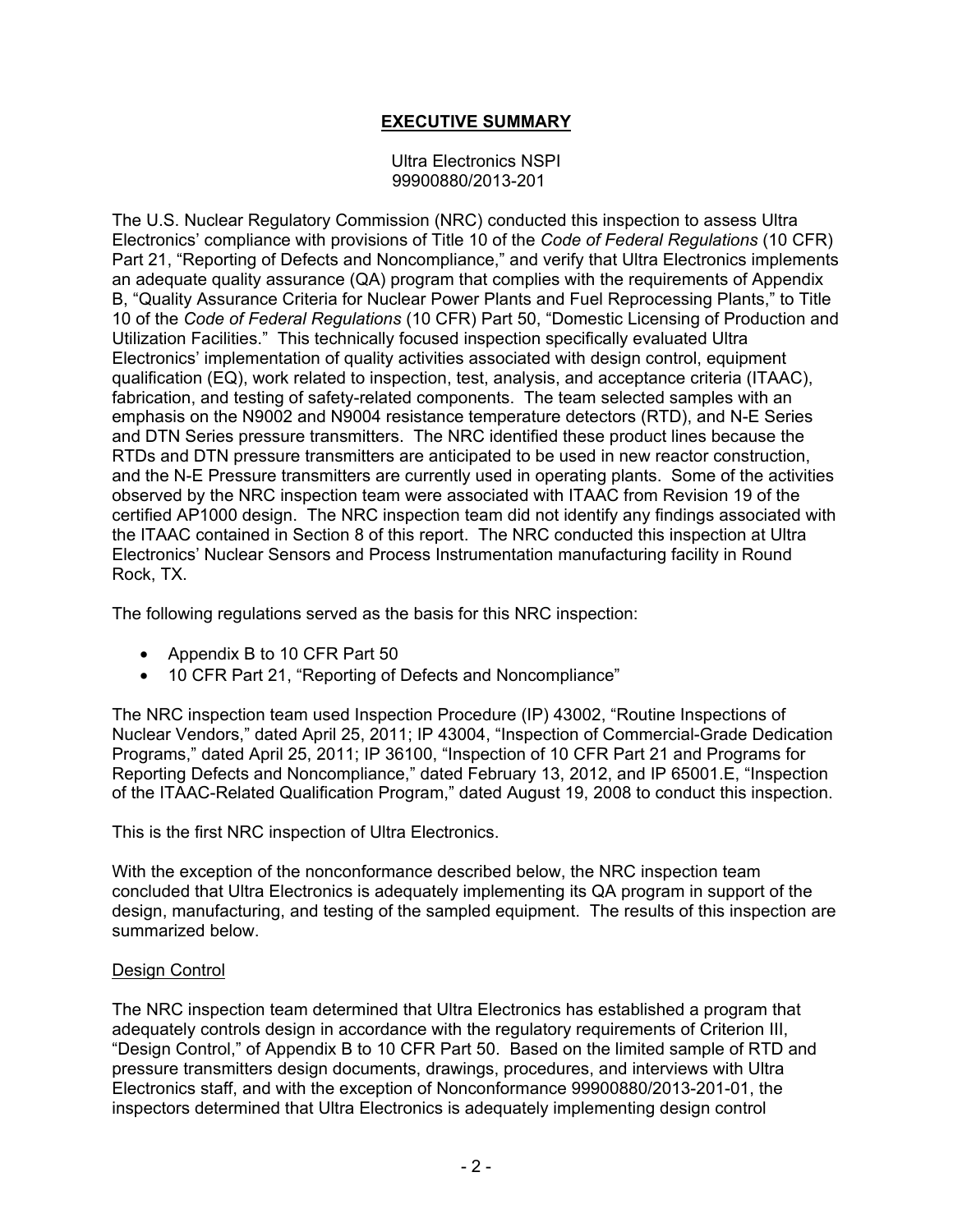processes in support of safety-related component design. Nonconformance 99900880/2013- 201-01 provides examples of commercial software used for pressure transmitter and RTD design and product testing that was not properly controlled under Ultra Electronics commercial grade dedication (CGD) or software QA programs, or by other means.

#### Commercial-Grade Dedication

The NRC inspection team concluded that Ultra Electronics has established a program that adequately controls CGD in accordance with the regulatory requirements of Appendix B to 10 CFR Part 50. Based on the limited sample of CGD activities reviewed, the inspectors determined that Ultra Electronics is effectively implementing its CGD program in support of safety-related component manufacturing.

## 10 CFR Part 21

The NRC inspection team concluded that Ultra Electronics has established a 10 CFR Part 21 program in accordance with the regulatory requirements of 10 CFR Part 21. Based on the limited sample of documents reviewed, the inspectors also determined that Ultra Electronics is appropriately implementing its policies and procedures associated with the 10 CFR Part 21 program.

### Manufacturing Control and Inspection

The NRC inspection team determined that Ultra Electronics has established a program that adequately controls manufacturing and inspection activities in accordance with the regulatory requirements of Criterion V and Criterion X of Appendix B to 10 CFR Part 50. Based on the limited sample of manufacturing and inspection activities observed and documents reviewed, the inspectors determined that Ultra Electronics is effectively implementing its manufacturing and inspection programs in support of safety-related component manufacturing.

### Test Control

With the exception of Nonconformance 99900880/2013-201-01 described in Section 1 of this report, the NRC inspection team determined that Ultra Electronics has established a program that adequately controls testing in accordance with the regulatory requirements of Criterion XI of Appendix B to 10 CFR Part 50. Based on the limited sample of test activities observed and documents reviewed, the NRC inspection team determined that Ultra Electronics is effectively implementing these control processes in support of safety-related component manufacturing.

#### Control of Measuring and Test Equipment

The NRC inspection team determined that Ultra Electronics has established a program that adequately controls M&TE in accordance with the regulatory requirements of Criterion XII of Appendix B to 10 CFR Part 50. Based on the limited sample of test activities observed and M&TE documents reviewed, the NRC inspection team determined that Ultra Electronics is effectively implementing its M&TE program in support of safety-related component manufacturing and testing.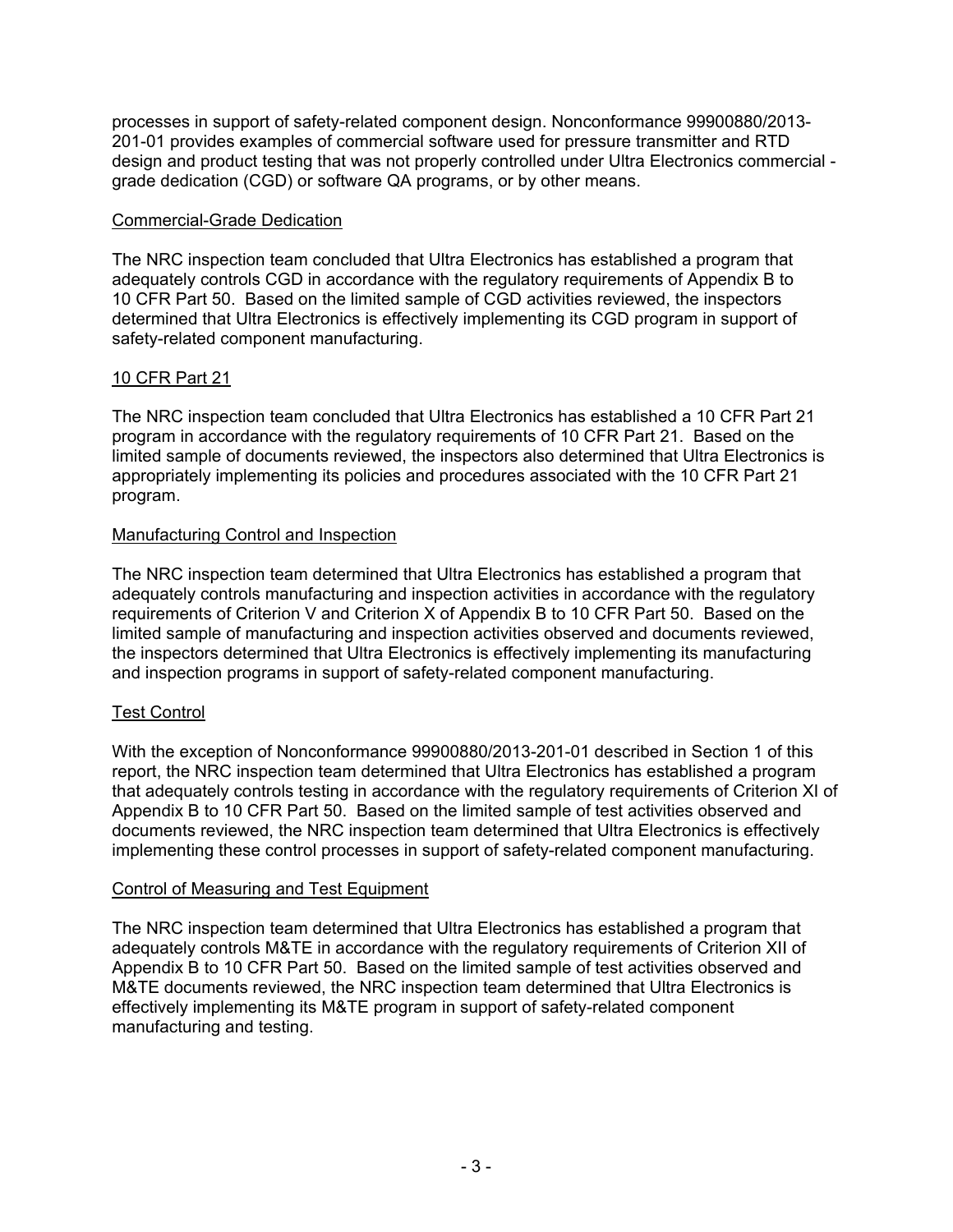### Procurement and Supplier Control

The NRC inspection team determined that Ultra Electronics has established a program that adequately controls procurement of equipment and services in accordance with the regulatory requirements of Criterion IV and VII of Appendix B to 10 CFR Part 50. Based on the limited sample of procurement documents reviewed, the NRC inspection team determined that Ultra Electronics is effectively implementing its procurement program in support of safety-related component manufacturing.

#### AP1000 Equipment Qualification

The NRC inspection team determined that Ultra Electronics' programmatic controls of procured qualification testing services for the qualification of RTDs and pressure transmitters to be used in the AP1000 reactor design were adequate at this intermediate stage. Although final AP1000 qualification documentation was not complete at the time of the inspection, the NRC inspection team concluded that procedures and tests established to qualify the RTDs and pressure transmitters adequately translated the qualification requirements to be used in the closure of ITAAC 2.01.02.7a.i and ITAAC 2.01.02.5a.ii.

#### Nonconformance and Corrective Action Programs

The NRC inspection team determined that Ultra Electronics corrective action program requirements and implementation for the samples selected were consistent with the regulatory requirements of Criterion XVI, "Corrective Action," of Appendix B to 10 CFR Part 50. The NRC inspection team also determined that, for the samples inspected, Ultra Electronics adequately implemented its procedures to control nonconforming materials, parts, or components in accordance with Criterion XV, "Nonconforming Materials, Parts, or Components," of Appendix B to 10 CFR Part 50.

#### Audits

The NRC inspection team determined that Ultra Electronics has established a program that adequately controls audits in accordance with the regulatory requirements of Criterion XVIII of Appendix B to 10 CFR Part 50. Based on the limited sample of audit documents reviewed, the NRC inspection team determined that Ultra Electronics is effectively implementing its internal and external audit programs in support of safety-related component manufacturing.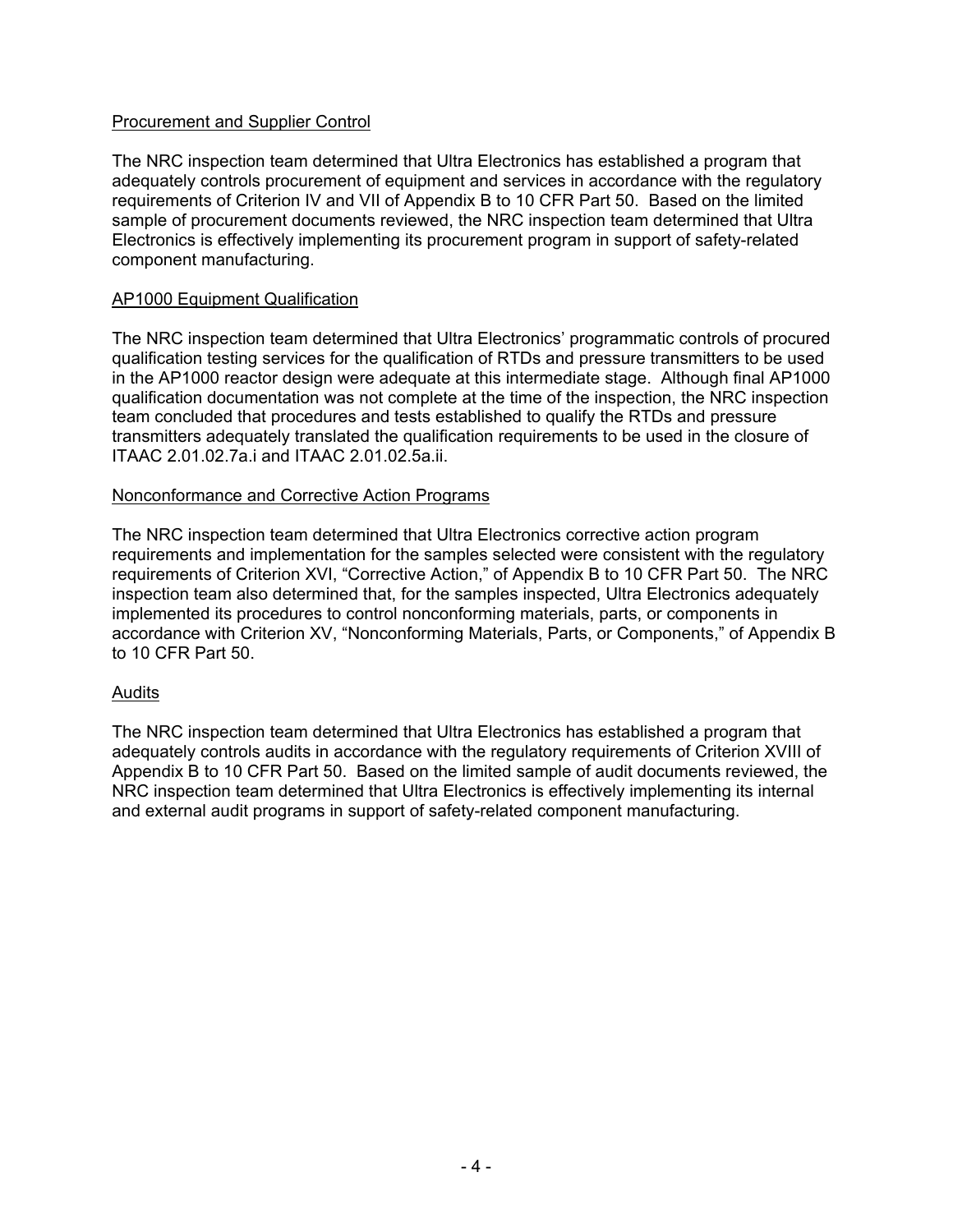## **REPORT DETAILS**

#### **1. Design Control**

#### a. Inspection Scope

The Nuclear Regulatory Commission (NRC) inspection team reviewed Ultra Electronics' quality assurance (QA) program described in Section 4 of Ultra Electronics' Quality Assurance and Control Manual, Regulation 100-1, which is a high-level document that delineates the QA program. The NRC inspection team also reviewed safety-related design development processes, design control change process, design verification and validation, and design-based procedures for the manufacture of Westinghouse N9002 and N9004 resistance temperature detectors (RTD), and the N-E11 and DTN-series pressure transmitters to verify regulatory compliance with Criterion III, "Design Control," of Appendix B to Title 10 of the *Code of Federal Regulations* (10 CFR) Part 50. These components will be used in the Westinghouse Electric Company AP1000 design nuclear plants and in the current domestic nuclear plants.

The NRC inspection team interviewed Ultra Electronics engineering, quality, and plant operations staff to verify appropriate implementation of design changes and that design changes were as controlled as in the original design through the engineering change notice (ECN) process. Also, the NRC inspection team reviewed the traceability of several Westinghouse RTD and pressure transmitter purchase orders (PO) design specifications and the Ultra Electronics design descriptions to ensure that the technical requirements for the RTDs and pressure transmitters were correctly translated into job orders, procedures and instructions issued for the N9004 RTD, N-E11, and DTN 2070 pressure transmitters.

In addition, the NRC inspection team also assessed measures established by Ultra Electronics to ensure the use of software does not adversely impact the development, validation, or test verification of component design or fabrication of the RTDs and pressure transmitters to be used in the AP1000.

#### b. Observations and Findings

The NRC inspection team verified that the QA manual adequately identifies the design organization that prescribes and documents design activities, and the process that allows verification that Ultra Electronics' designs meets PO design requirements. The NRC inspection team found that Ultra Electronics created measures that ensured design basis and applicable regulatory requirements were correctly translated into drawings, procedures, and instructions.

The NRC inspection team verified that job orders contained the design drawings, instructions, fabrication procedures, and tests requirements derived from the received PO's design requirements and that any design changes followed the ECN program developed by Ultra Electronics. NRC inspection team also verified Ultra Electronics adequately implemented the ECN process for the reviewed design changes and that measures were established to prevent unauthorized personnel from performing changes on design-related documents.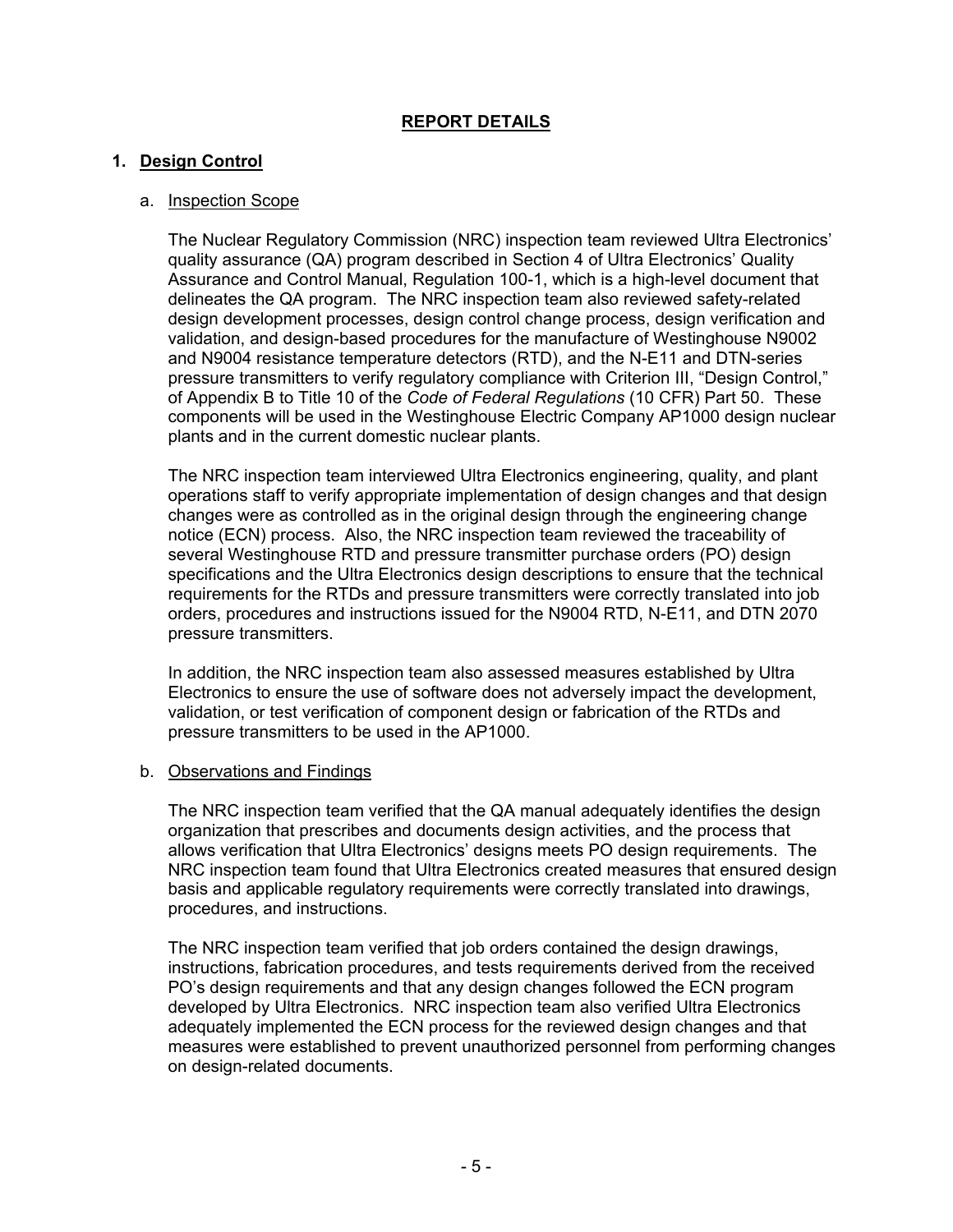The NRC inspection team verified that Ultra Electronics was adequately implementing procedure Quality System Department Regulation (QSDR) 100-20.1, "Software Quality Assurance," to control the use of software. The NRC inspection team found during inspection of Ultra Electronics testing activities that in two cases, N9004 RTD Hysteresis Test and DTN-2070 Pressure Transmitter Temperature Compensation Test, Ultra Electronics used Lab View commercial software to run automated test processes. The Lab View software was programmed by Ultra Electronics to control, verify and document test parameters for the various test equipment used as part of the acceptance and documentation of test results. The NRC inspection team learned the software was considered safety-related under the Ultra Electronics software QA program, but noted it was not appropriately controlled under the current Software QA Program (as specified in Company Regulation 100-20.1, Revision 4) or by any other means to assure that the commercially purchased software would perform its safety-function associated with testing (e.g., assurance of test parameters and profiles were properly controlled).

Some verification was performed to validate resistance temperature calculations for the N9004 RTD Hysteresis Test, but there was no documented verification that the automated test profile and data recording software for the test were functional as designed. The observed testing was unmonitored by personnel and occurred over extended periods of time (12 or more hours). For the DTN-2070 Pressure Transmitter Temperature Compensation Test the test results are used to determine resistor changes to ensure accurate readings of the pressure transmitter through the range of its operations and to validate performance of the final transmitter. The NRC inspection team found through interviews with Ultra Electronics staff that the same software controls were used during design verification testing of the DTN-2070 Pressure Transmitter and N9004 RTD.

The NRC inspection team determined that Ultra Electronics did not appropriately control Lab View 3rd Party Software in accordance with released procedures and instructions or demonstrate by another means of verification (i.e. dedication or conducting tests not relying on the same software used for design) that the software was capable of performing its safety function as related to the testing of safety related components. Ultra Electronics stated at the exit meeting that they had entered the finding in their corrective action program. This issue is identified as Nonconformance 99900880/2013-201-01.

### c. Conclusions

The NRC inspection team determined that Ultra Electronics has established a program that adequately controls design in accordance with the regulatory requirements of Criterion III, "Design Control," of Appendix B to 10 CFR Part 50. Based on the limited sample of RTD and pressure transmitters design documents, drawings, procedures, and interviews with Ultra Electronics staff, and with the exception of Nonconformance 99900880/2013-201-01, the NRC inspection team determined that Ultra Electronics is adequately implementing design control processes in support of safety-related component design.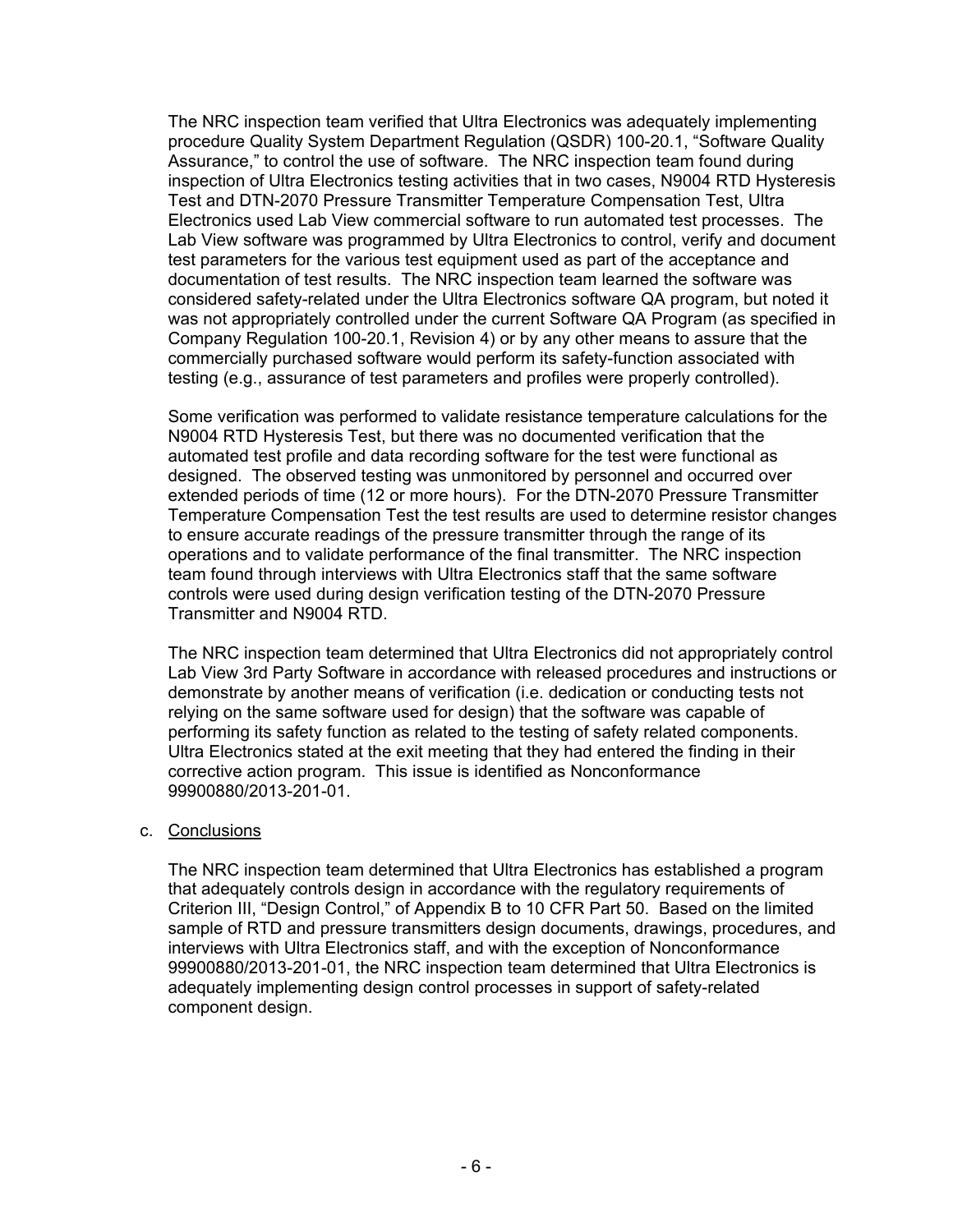### **2. Commercial Grade Dedication**

#### a. Inspection Scope

The NRC inspection team reviewed Ultra Electronics policy, procedures, and implementation of CGD for use in safety-related applications to verify compliance with applicable regulatory requirements. This assessment included a review of the procedures governing the implementation of CGD activities, interviews with Ultra Electronics personnel, and review of related documentation.

The NRC inspection team reviewed Ultra Electronics Company Regulation 60-2, "Procedure for the Utilization, Procurement and Dedication of Items Used in Nuclear Safety-Related Assemblies," which is a high-level document governing Ultra Electronics' CGD process that establishes the requirements and responsibilities for dedicating commercial grade items procured for use in safety-related applications. The NRC inspection team reviewed the technical evaluations and CGD plans for select subcomponents for AP1000 9004 model RTD and DTN pressure transmitters as well as N-E Pressure transmitters for the U.S. operating fleet.

The NRC inspection team reviewed the Purchased Part Specification for the capsule assembly for N-E11 pressure transmitters. The NRC inspection team reviewed how Ultra Electronics verifies critical characteristics of material and heat treatment of the metals used in the capsule assembly through record verification upon receipt along with the commercial-grade survey conducted at the supplier. The NRC inspection team also reviewed Ultra Electronics verification of purchased material configuration by checking dimensions upon receipt, and operability through testing during manufacturing and final operability tests of the assembled units. The NRC inspection team also reviewed the specifications for the junction gate field-effect transistors (JFET) used in DTN pressure transmitters.

The NRC inspection team also reviewed the PO for some of the subcomponents that make up the N9004 RTD, N9002 RTD, DTN pressure transmitters and the N-E11 pressure transmitters. The NRC inspection team also reviewed the acceptance test procedure and documentation to ensure Ultra Electronics was properly dedicating each part per their processes and procedures.

#### b. Observations and Findings

The NRC inspection team verified that Ultra Electronics is adequately controlling the dedication of all subcomponents including listing the dedication methods used for each subcomponent in accordance with their established policies and procedures.

The NRC inspection team verified that Ultra Electronics tests JFETs functional critical characteristics during transmitter assembly and final testing, and has lot controls of the JFETs when they are received by the original equipment manufacturer (OEM) or OEM approved distributors. Also, the NRC inspection team verified that for the 9004 RTD assembly boxes the critical characteristics of dimensions and the material characteristics are verified both upon receipt and by checking the component material test report. NRC inspection team verified Ultra Electronics personnel were conducting receipt inspections in accordance with procedures which included visually checking or measuring the critical characteristics of each subcomponent to verify they would perform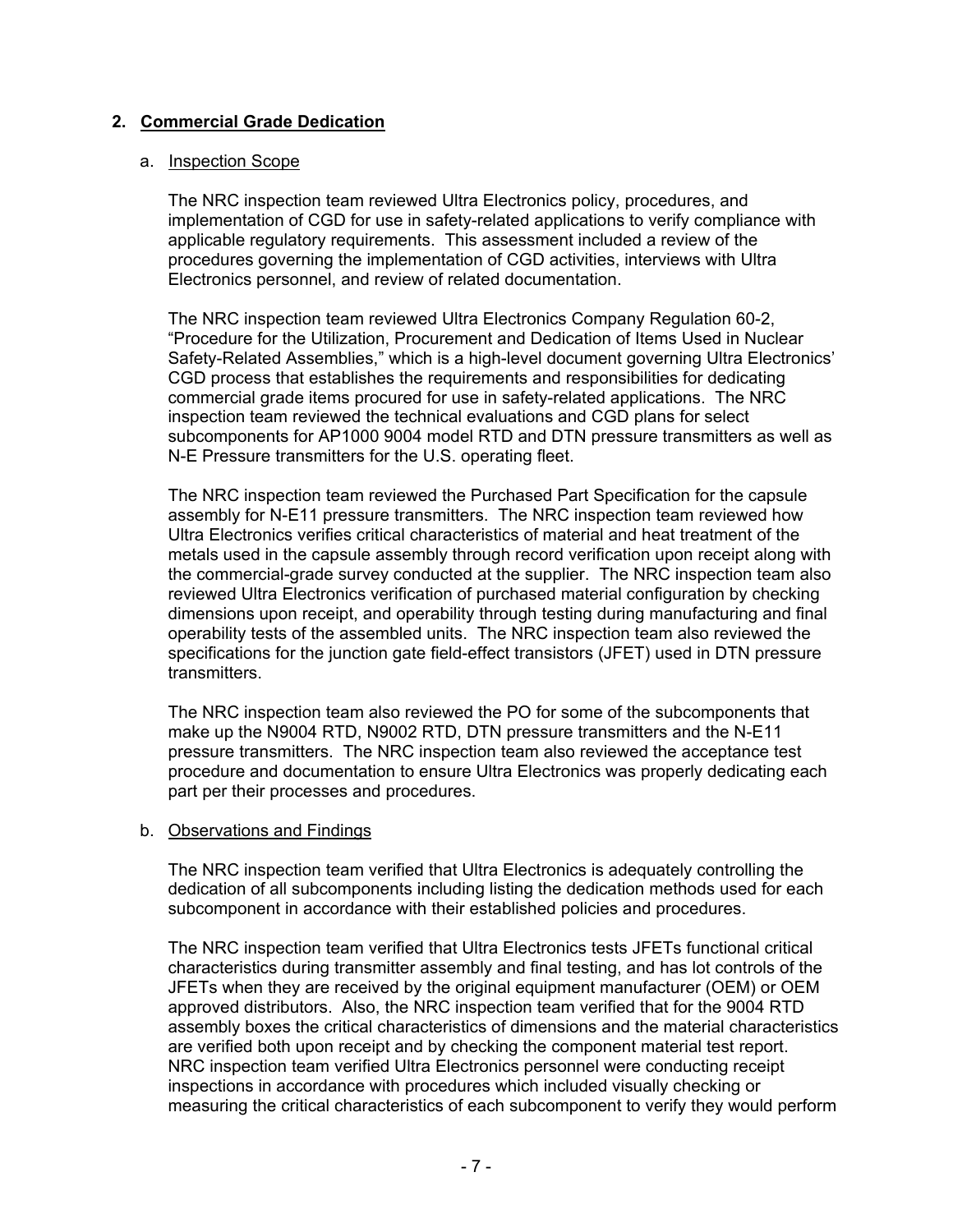their intended. The NRC inspection team verified that the commercial-grade surveys conducted at the sub-suppliers ensured that the requirements of the acceptance criteria for the components were met. The NRC inspection team noted that Ultra Electronics conducted sample material verification testing or final assembly testing when material characteristics were critical in order to demonstrate proper material characteristics in accordance with their procedures.

The NRC inspection team also verified samples of subcontractor-provided certificates of conformance for CGD receipt inspection of junction box assemblies, platinum wiring and Alumina ceramic used in RTDs; capsule assemblies and force bars used in N-E pressure transmitters; and JFETs and diaphragms used in DTN pressure transmitters were in compliance with Ultra Electronics procedures.

## c. Conclusions

The NRC inspection team concluded that Ultra Electronics has established a program that adequately controls CGD in accordance with the regulatory requirements of Appendix B to 10 CFR Part 50. Based on the limited sample of CGD activities reviewed, the inspectors determined that Ultra Electronics is effectively implementing its CGD program in support of safety-related component manufacturing. No findings of significance were identified.

## **3. 10 CFR Part 21**

## a. Inspection Scope

The NRC inspection team reviewed Ultra Electronics' policies and implementing procedures that govern Ultra Electronics' 10 CFR Part 21 program with an emphasis on the AP1000 RTD and pressure transmitters to verify compliance with the regulatory requirements. The inspectors evaluated Ultra Electronics' 10 CFR Part 21 postings and a sample of evaluations that Ultra Electronics has performed to meet the requirements of 10 CFR 21.21, "Notification of Failure to Comply or Existence of a Defect and its Evaluation," and 10 CFR 21.6, "Posting Requirements." The NRC inspection team walked down the different process areas in the facility to ensure Ultra Electronics posted the required documents in conspicuous locations consistent with the intent of 10 CFR 21.6(a)(2). In addition, the NRC inspection team discussed the 10 CFR Part 21 program with Ultra Electronics management and technical staff.

## b. Observations and Findings

The NRC inspection team verified that Ultra Electronics' policy and implementing procedures met the requirements of 10 CFR 21.21 and that procedures provide a direct connection between control of nonconformance and corrective actions and the 10 CFR Part 21 program. The NRC inspection team evaluated several samples of 10 CFR Part 21 evaluations performed by Ultra Electronics for basic components shipped to several customers including operating plants. The 10 CFR Part 21 evaluations reviewed included detailed description of the nonconforming issues, date of discovery, timelines requirements, and notification of requirements when determinations were made regarding the existence or nonexistence of a substantial safety hazard.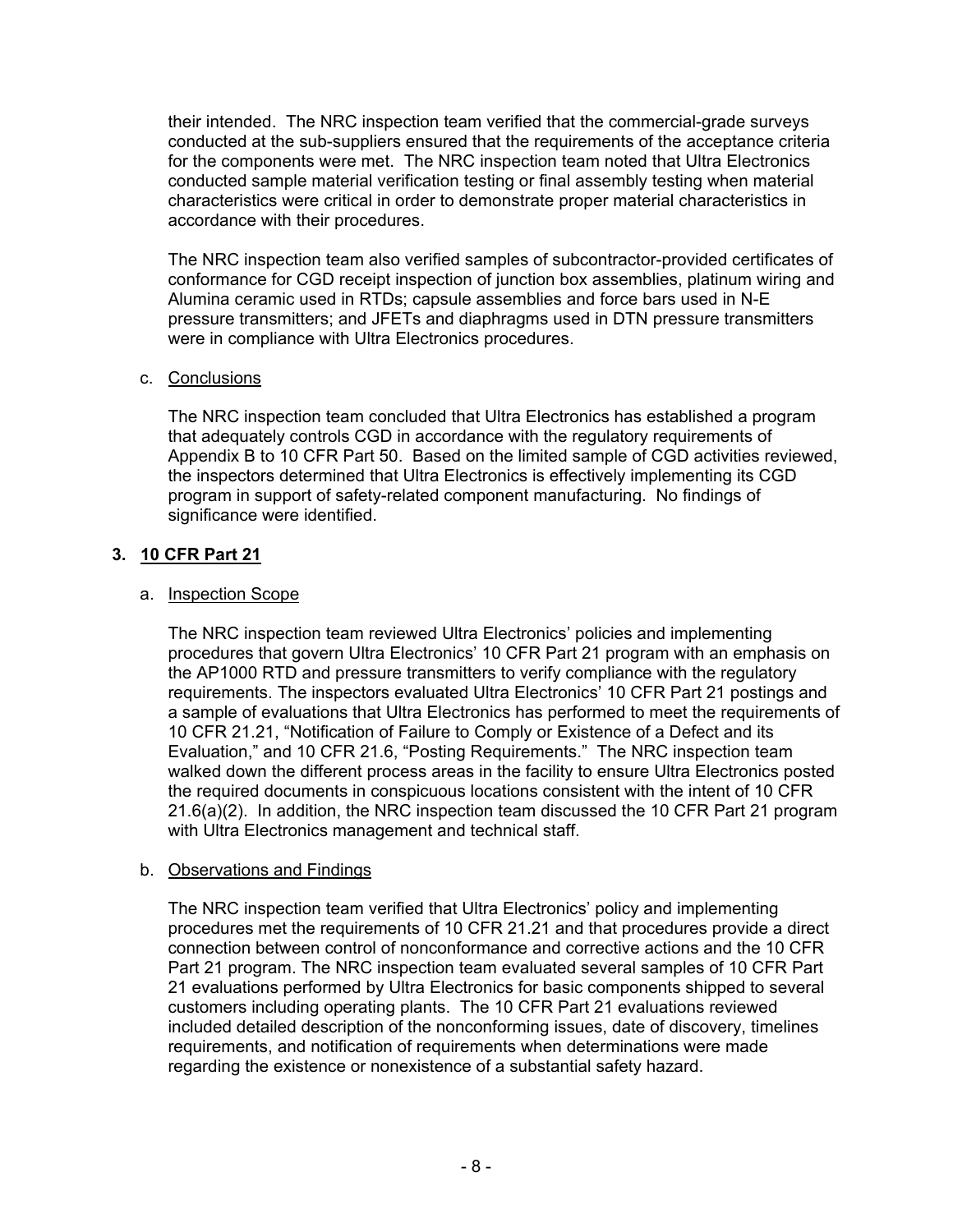The NRC inspection team verified that Ultra Electronics implemented and maintained proper postings requirements under 10 CFR 21.6, "Posting Requirements." The postings included a current revision of 10 CFR Part 21, Section 206 of the Energy Reorganization Act of 1974, and updated Ultra Electronics procedures that implemented 10 CFR Part 21 regulations.

### c. Conclusions

The NRC inspection team concluded that Ultra Electronics has established a 10 CFR Part 21 program in accordance with the regulatory requirements of 10 CFR Part 21. Based on the limited sample of documents reviewed, the NRC inspection team also determined that Ultra Electronics is appropriately implementing its policies and procedures associated with the 10 CFR Part 21 program. No findings of significance were identified.

## **4. Manufacturing Control and Inspection**

### a. Inspection Scope

The NRC inspection team reviewed inspection policies and procedures, with an emphasis on the AP1000 N9004 RTD and the N-E11/DTN 2070 pressure transmitters, to determine if Ultra Electronics controls were in compliance with the regulatory requirements of Criterion V, "Instructions, Procedures, and Drawings," and Criterion X, "Inspection," of Appendix B to 10 CFR Part 50. In addition, the inspection team interviewed personnel associated with RTD resistance elements subassembly manufacturing, including welding of RTD housing tube and electrical wiring.

The NRC inspection team conducted a walk through for selected assembly steps of the N9004 RTD, N-E11, and DTN 2070 pressure transmitters' product lines. The NRC inspection team also interviewed engineering, quality, and inspection personnel associated with the DTN pressure transmitter elements, housing, circuit board trimming, testing and final assembly to ensure design, fabrication and acceptability requirements were understood and adequately translated to Ultra Electronics procedures.

The NRC inspection team observed a sample of in-process inspection activities, and reviewed related documentation for the RTD tube assembly welding and N-E11 pressure transmitter final assembly before shipping.

The NRC inspection team reviewed qualification records for manufacturing personnel were designated as appropriately trained for assembly activities and that proper training and qualification requirements for quality control (QC) inspection personnel were established in the company's policies and procedures.

### b. Observations and Findings

The NRC inspection team verified fabrication activities related to sampled RTD resistance element subassembly processes, DTN 2070 circuit board trimming and assembly, and the N-E11 component housing and final assembly followed Ultra Electronics manufacturing procedures. The NRC inspection team verified qualified personnel were knowledgeable about the manufacturing process of the RTD and pressure transmitters and that work packages completed contained the required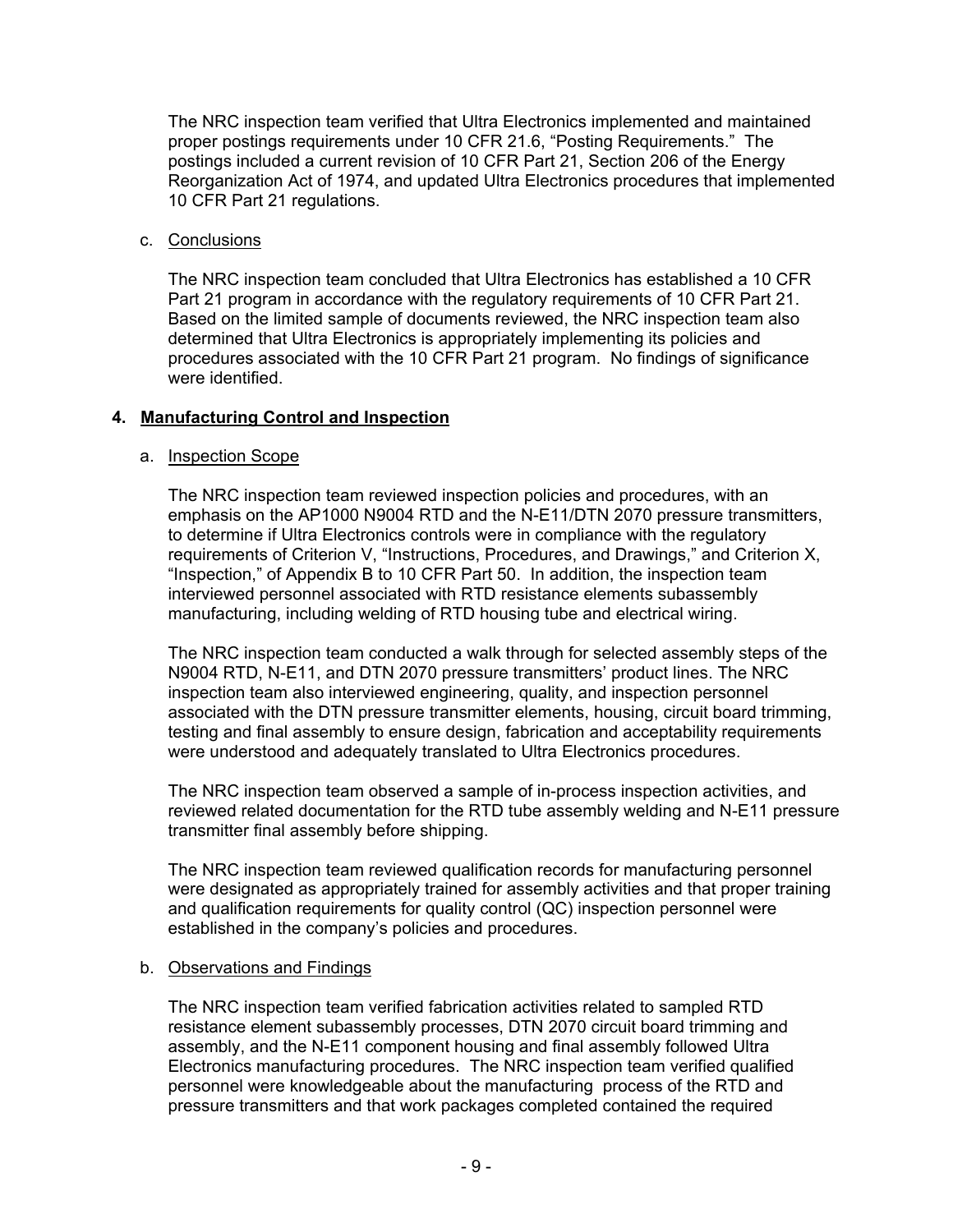documentation and received review and approval by the right level of management in accordance to company's quality assurance policies.

The NRC inspection team noted that QC inspection personnel were knowledgeable of general inspection requirements, used approved inspection procedures for the tube assembly welding and pressure transmitter final assembly, and verified that discrepancies were resolved. The NRC inspection team also verified through sample of records that QC personnel conducting inspection activities had a current QC certification.

### c. Conclusions

The NRC inspection team determined that Ultra Electronics has established a program that adequately controls manufacturing and inspection activities in accordance with the regulatory requirements of Criterion V and Criterion X of Appendix B to 10 CFR Part 50. Based on the limited sample of manufacturing and inspection activities observed and documents reviewed, the inspectors determined that Ultra Electronics is effectively implementing its manufacturing and inspection programs in support of safety-related component manufacturing. No findings of significance were identified.

### **5. Test Control**

#### a. Inspection Scope

The NRC inspection team reviewed testing policies and procedures, with an emphasis on the AP1000 model N9004 RTD and DTN 2070 differential pressure transmitters, to determine if Ultra Electronics' controls were in compliance with the regulatory requirements of Criterion XI, "Test Control," of Appendix B to 10 CFR Part 50. Inspectors reviewed Ultra Electronics procedure QSDR 100-9.3, "Product Realization – General Regulation," which provides high-level programmatic controls for test activities. Also, the inspectors reviewed individual job orders and lower-level procedures which provide the detailed test requirements. In addition, the inspectors interviewed temperature detector and pressure transmitter test personnel, compared testing observations to the related procedures, and reviewed related test documentation to verify appropriate program implementation. The NRC inspection team observed engineering personnel conduct reviews and approval of two sets of test results for the N9004 to ensure the proper procedures where being used. The NRC inspection team also reviewed procedure QSDR 100-2.1, "Qualifications Procedure for Inspection, Examination and Testing Personnel," which established training requirements and methods to qualify personnel who perform inspection and testing activities.

#### b. Observations and Findings

The NRC inspection team observed three in-process tests on the N9004 RTD sensor sub-assemblies, two in-process tests on the NE pressure transmitter, and one inprocess test on the DTN 2070 differential pressure transmitter. The NRC inspection team noted that test personnel used calibrated measuring and test equipment (M&TE) during the testing and that they were knowledgeable about the proper use and configuration of each instrument. The NRC inspection team found that test personnel were knowledgeable, understood and followed the associated test procedures, and appropriately documented the results.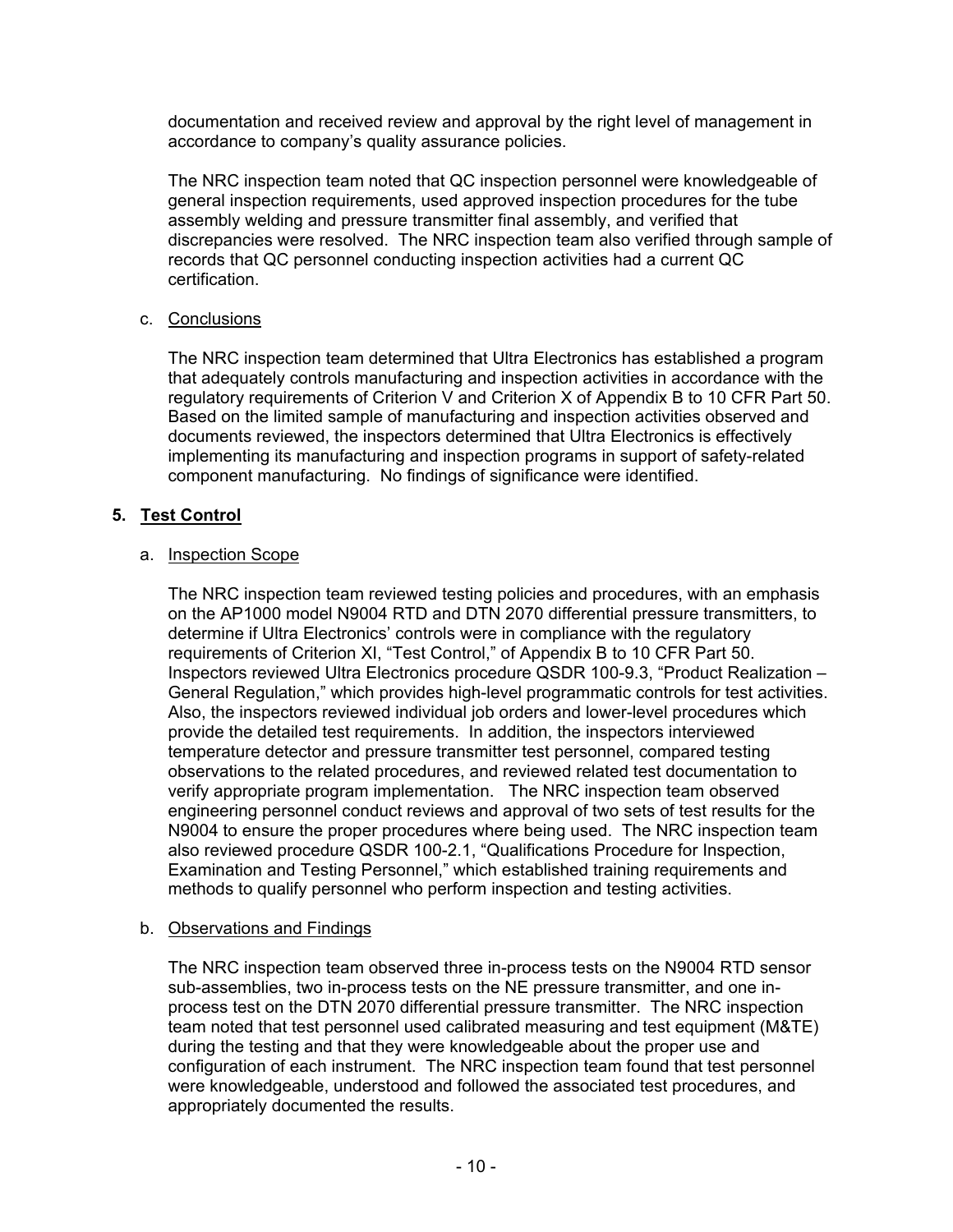The NRC inspection team found that engineering personnel were knowledgeable and thorough in their review and documentation of test results. The NRC inspection team also verified personnel were appropriately qualified by QA through sampled qualification records of personnel conducting observed N9004 and DTN 2070 test activities.

### c. Conclusions

With the exception of Nonconformance 99900880/2013-201-01 described in Section 1 of this report, the NRC inspection team determined that Ultra Electronics has established a program that adequately controls testing in accordance with the regulatory requirements of Criterion XI of Appendix B to 10 CFR Part 50. Based on the limited sample of test activities observed and documents reviewed, the NRC inspection team determined that Ultra Electronics is effectively implementing these control processes in support of safetyrelated component manufacturing.

## **6. Control of Measuring and Test Equipment**

### a. Inspection Scope

The NRC inspection team reviewed M&TE policies and procedures to determine if Ultra Electronics' controls were in compliance with the regulatory requirements of Criterion XII, "Control of Measuring and Test Equipment," of Appendix B to 10 CFR Part 50. The inspectors reviewed Ultra electronics procedure QSDR 100-12.1, "Measuring and Test Equipment Calibration Control Program," to ensure all M&TE used in the fabrication of N9004 RTD, NE pressure transmitter, and DTN 2070 differential pressure transmitter test activities are appropriately controlled, documented, and calibrated. In addition, the inspectors interviewed personnel associated with control of test equipment for observed temperature detector and pressure transmitter testing activities, compared observations related to M&TE to the related procedures, and reviewed associated M&TE documentation, to verify appropriate program implementation.

### b. Observations and Findings

The NRC inspection team verified M&TE controls and activities for both in-house calibration and procurement of calibration services were conducted accordance with procedure QSDR 100-12.1. The NRC inspector evaluated the M&TE documentation for an in-house calibrated Time Response Apparatus used with N9004 RTD testing and for an externally calibrated pressure source used with DTN 2070 testing. The NRC inspection team verified that the procurement of commercial calibration services requirements supported by the American Association for Laboratory were included in both M&TE procedures and in the sampled purchase orders. The NRC inspection team also verified for a sample of out-of-calibration documentation that an evaluation of effect on previous test results was completed and QA personnel were knowledgeable of out-ofcalibration procedures.

### c. Conclusions

The NRC inspection team determined that Ultra Electronics has established a program that adequately controls M&TE in accordance with the regulatory requirements of Criterion XII of Appendix B to 10 CFR Part 50. Based on the limited sample of test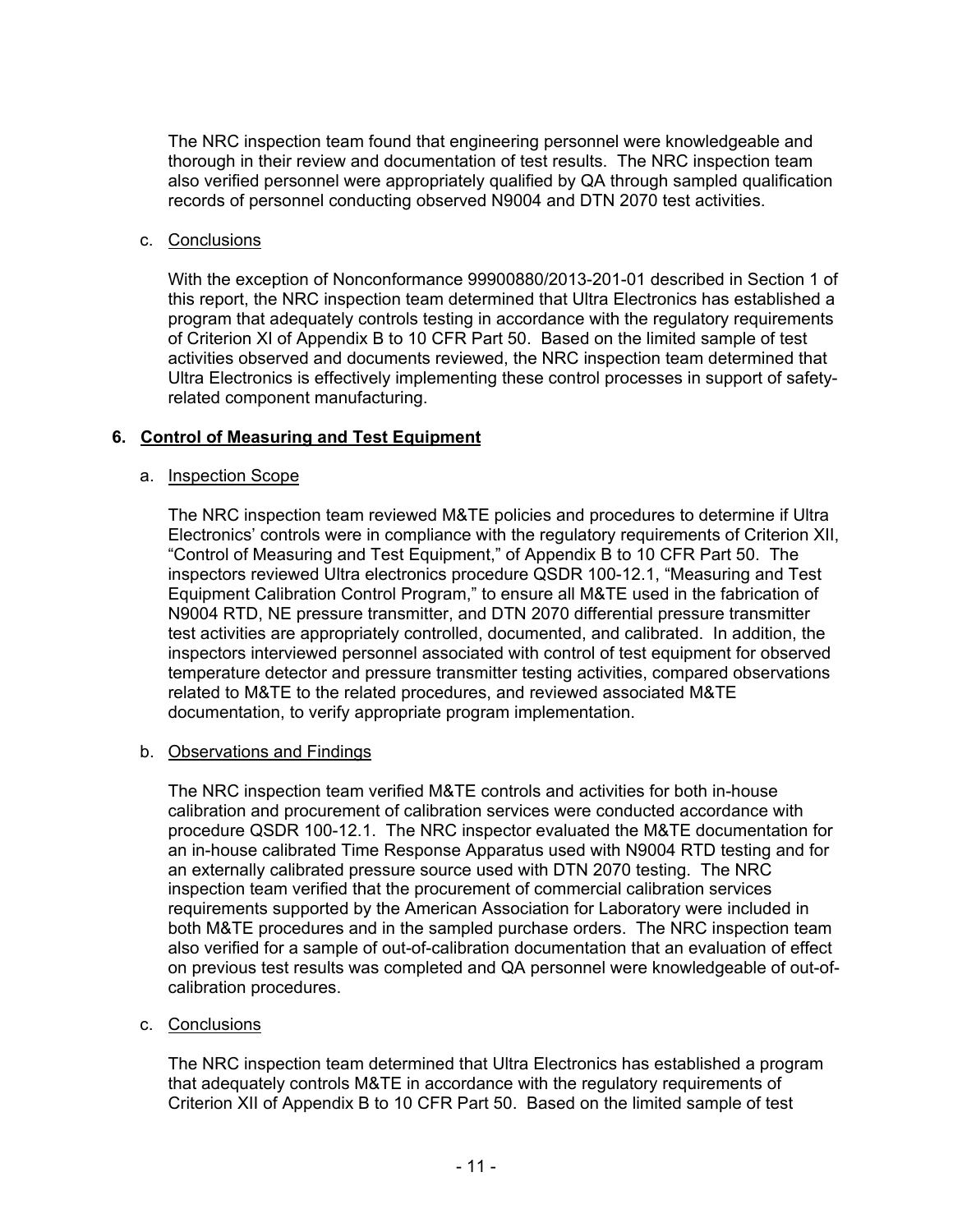activities observed and M&TE documents reviewed, the NRC inspection team determined that Ultra Electronics is effectively implementing its M&TE program in support of safety-related component manufacturing and testing. No findings of significance were identified.

## **7. Procurement and Supplier Control**

### a. Inspection Scope

The NRC inspection team reviewed procurement and supplier related procedures, a sample of purchasing records, and interviewed related personnel to determine if Ultra Electronics procurement and supplier controls were in compliance with the regulatory requirements of Criterion IV, "Procurement Document Control," and Criterion VII, "Control of Purchased Material, Equipment, and Services," of Appendix B to 10 CFR Part 50.

The NRC inspection team reviewed Section 6, "Procurement Control," of Regulation 100-1 of the Ultra Electronics Quality Assurance and Control Manual, which gives an overview of the requirements for supplier source evaluation and selection to validate a supplier's capability to provide items or services under procurement specifications. The inspectors also reviewed Section 3, "Contract Review," and Section 6, "Procurement Control," of Regulation 100-1 of the Ultra Electronics Quality Assurance & Control Manual, which describes the processes and controls established to ensure purchased items and services meet applicable technical and quality requirements. The inspectors also selected a sample of POs, associated approved supplier list entries, and other related Ultra Electronics documents for evaluation. The inspectors reviewed the audits of two 10 CFR Appendix B suppliers and POs for safety-related seismic and environmental qualification testing services.

### b. Observations and Findings

The NRC inspection team verified that the technical requirements of Ultra Electronics transferred to related POs and were issued to suppliers. The NRC inspection team confirmed that technical requirements were transferred to the relevant POs without modification or amendment. The inspectors found that all sampled supplier qualifications were conducted by Ultra Electronics survey or audit. The NRC inspection team found that the lead auditor and supply chain personnel were knowledgeable of supplier control and purchasing control procedures and appropriately implemented Ultra Electronics purchasing requirements.

## c. Conclusions

The NRC inspection team determined that Ultra Electronics has established a program that adequately controls procurement of equipment and services in accordance with the regulatory requirements of Criterion IV and VII of Appendix B to 10 CFR Part 50. Based on the limited sample of procurement documents reviewed, the NRC inspection team determined that Ultra Electronics is effectively implementing its procurement program in support of safety-related component manufacturing. No findings of significance were identified.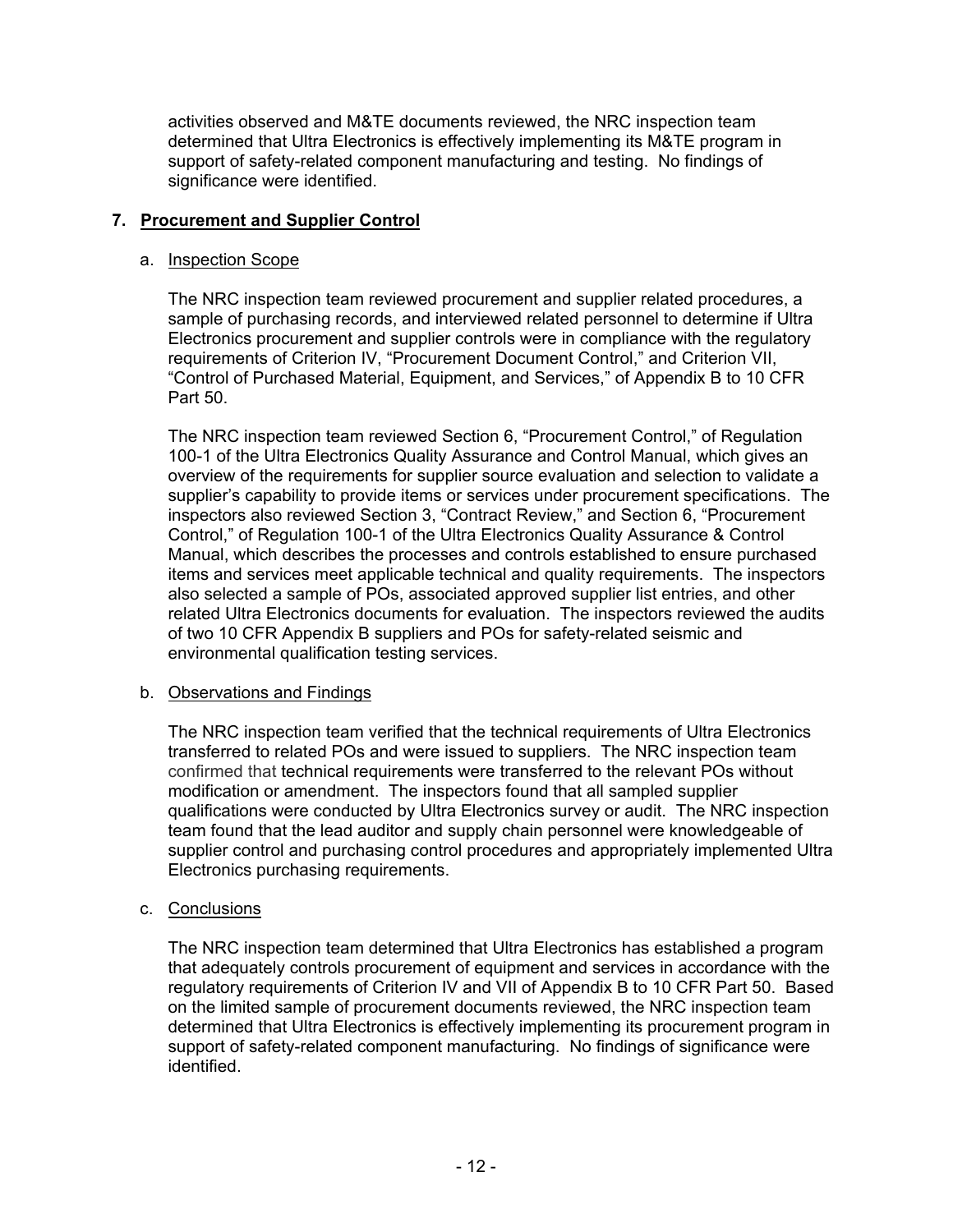## **8. AP1000 Equipment Qualification**

#### a. Inspection Scope

The NRC inspection team reviewed PO and associated procurement documents issued by Westinghouse, and Ultra Electronics equipment qualification test plan and procedures relating to the design of AP1000 RTDs and pressure transmitters, to ensure that qualification requirements were appropriately translated into applicable qualification procedures in support of ITAAC closure. The NRC inspection team reviewed Westinghouse procurement documents for the DTN pressure transmitter qualification included test requirements for Thermal Aging, Radiation Aging, Wear Aging, Vibration Aging, Containment Pressure, Seismic, EMC, Design Basis Event (DBE)-Accident Radiation, DBE- Pressure Transient, DBE-Temperature Transient, Post- Design Basis Accident (DBA) Submergence, and Post-DBA Chemistry. The inspectors also reviewed Westinghouse procurement documents for the qualification of the RTDs included test requirements for Thermal Aging, Radiation Aging, Vibration Aging, Containment Pressure, Seismic, DBE-Accident Radiation, DBE- Pressure Transient, DBE-Temperature Transient, Post-DBA Submergence, and Post-DBA Chemistry. The applicable ITAACs are referenced in section 4 of the attachment to this report. The inspectors conducted interviews with equipment qualification personnel and reviewed implementing procedures to ensure that the oversight and monitoring of qualification testing activities were adequate.

### b. Observations and Findings

The NRC inspection team verified that the Ultra Electronics qualification test plan and procedures for the qualification of the DTN-series pressure transmitter and the RTDs included the qualification tests specified in Westinghouse procurement documents and that Ultra Electronics were adequately translated into implementing procedures. The NRC inspection team learned that while the current qualification of the DTN-series pressure transmitters were specific to the AP1000 reactor design for China, the qualification would be the same for the domestic AP1000 reactor design (ITAAC 2.01.02.5a.ii).

The RTDs being procured by Westinghouse were designated to be used in the domestic AP1000 reactor design for the Reactor Coolant System (RCS) Cold Leg Narrow and Wide Range RTDs, RCS Hot Leg Narrow and Wide Range RTDs, Passive Residual Heat Removal (PRHR) Return Line temperature elements, and Pressurizer Level Leg reference temperatures. The NRC inspection team learned that qualification testing of the RTDs was still in progress and that the final report of qualification results would not be available until all the qualification tests were complete. At the time of the inspection, one of the two RTD models being qualified was still undergoing DBA Submergence testing at a contractor test facility. The qualification of these RTDs will support the future closure of ITAAC 2.01.02.7a.i.

The inspectors verified the available documentation for completed portions of the equipment qualification conformed to the procedure requirements. The review of the available equipment qualification documentation indicated that Ultra Electronics is adequately implementing the qualification processes for the selected samples of the RTDs or DTN-series equipment qualification.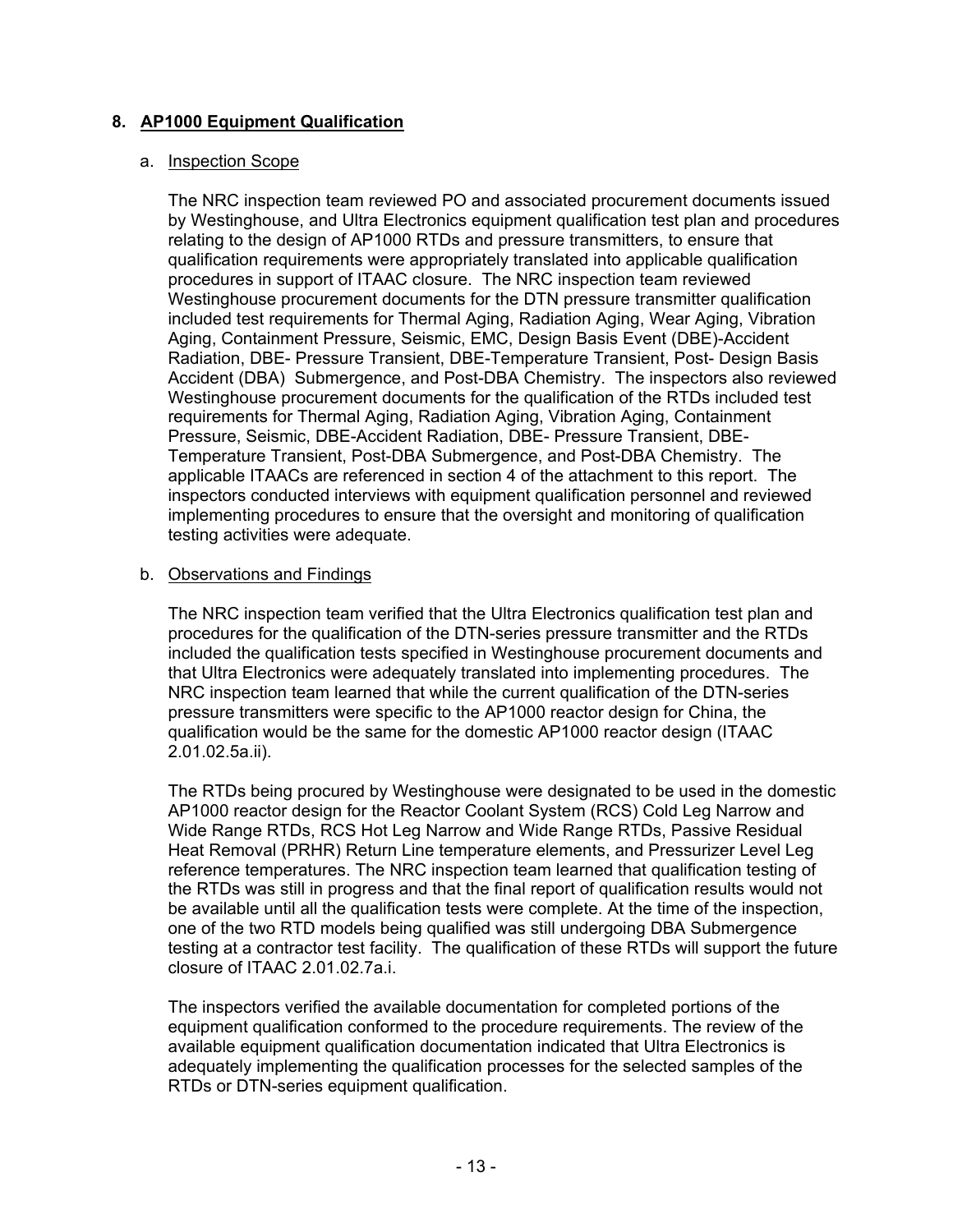### c. Conclusions

The NRC inspection team determined that Ultra Electronics' programmatic controls of procured qualification testing services for the qualification of RTDs and pressure transmitters to be used in the AP1000 reactor design were adequate at this intermediate stage. Although final AP1000 qualification documentation was not complete at the time of the inspection, the NRC inspection team concluded that procedures and tests established to qualify the RTDs and DTN- series pressure transmitters adequately translated the qualification requirements to be used in the closure of ITAAC 2.01.02.7a.i and ITAAC 2.01.02.5a.ii. No findings of significance were identified.

## **9. Nonconformance and Corrective Action Programs**

### a. Inspection Scope

The NRC Inspection team reviewed several nonconformance and corrective action documents with an emphasis on the AP1000 RTDs and pressure transmitters to verify that procedures have been established and implemented for controlling nonconforming materials, parts or components in accordance with the requirements of Criterion XV, "Nonconforming Materials, Parts or Components," of Appendix B to 10 CFR Part 50, and correcting conditions adverse to quality in accordance with Criterion XVI, "Corrective Action," of Appendix B to 10 CFR Part 50. In addition, the NRC inspection eam discussed the nonconformance and corrective action programs with Ultra Electronics management and technical staff. Also, the NRC inspectors sampled corrective action reports classified as conditions adverse to quality in which procedure QSDR 100.16.1, "Corrective and Preventive Action Procedure," required a root cause evaluation.

### b. Observations and Findings

The NRC inspection team verified that, for the sample of nonconformance reports reviewed, Ultra Electronics had (1) resolved the nonconformance reports it identified in accordance with Ultra Electronics approved procedures, (2) presented an appropriate technical justification for various dispositions, (3) taken adequate action with regard to the nonconforming material or item, and (4) subjected all identified nonconformance reports, as appropriate, to a 10 CFR Part 21 assessment or evaluation.

The inspectors noted that the root cause reports had adequate cause and actions, and contained a development plan to prevent reoccurrence. In addition, the inspectors verified that Ultra Electronics implemented a program to monitor component performance and to ensure effective corrective actions were implemented.

### c. Conclusions

The NRC inspection team determined that Ultra Electronics corrective action program requirements and implementation for the samples selected were consistent with the regulatory requirements of Criterion XVI, "Corrective Action," of Appendix B to 10 CFR Part 50. The NRC inspectors also determined that, for the samples inspected, Ultra Electronics adequately implemented its procedures to control nonconforming materials, parts, or components in accordance with Criterion XV, "Nonconforming Materials, Parts, or Components," of Appendix B to 10 CFR Part 50. No findings of significance were identified.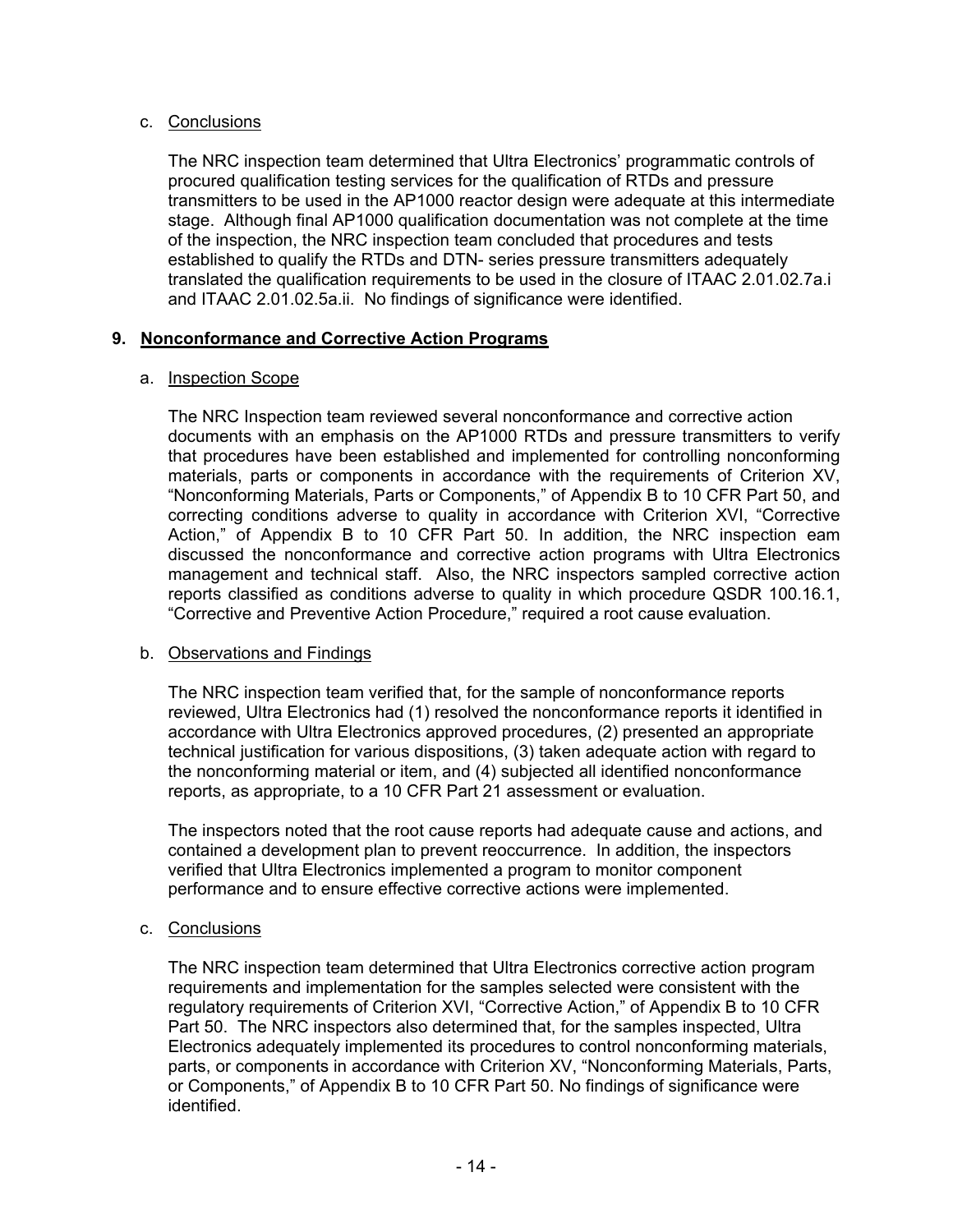## **10. Audits**

#### a. Inspection Scope

The NRC inspection team reviewed audit policies and procedures to determine if Ultra Electronics' controls were in compliance with the regulatory requirements of Criterion XVIII, "Audits," of Appendix B to 10 CFR Part 50. The NRC inspection team reviewed Ultra Electronics procedure QSDR 100-18.3, "Internal Audit Procedure," which describes their audit program, gives guidelines, and provides a general overview of the performance of internal audits, and procedure QSDR 100-2.2, "Qualification Procedure for Auditors," which describes auditor and lead auditor qualifications. In addition, the NRC inspection team discussed the internal audit program with Ultra Electronics personnel responsible for planning and implementing internal audits as well as reviewed completed audits, and all of the current lead auditor and auditor qualifications, to verify audit program implementation.

### b. Observations and Findings

The NRC inspection team verified internal audit were completed annually, that it covers all 18 criteria of Appendix B 10 CFR Part 50, that each audit was conducted following an audit checklist approved by QA, that the audits are performed by a qualified lead auditor with assistance from other qualified auditors, that all discrepancies were noted and tracked, and associated documentation justified audit closure.

The NRC inspection team verified that the Ultra Electronics auditor qualifications follow the American Society of Mechanical Engineers NQA-1-1994, Supplement 2S-3 guidance and Ultra Electronics procedural requirements for auditor qualifications. The NRC inspection team also verified that each lead auditor and auditor qualification is tracked on a record, which is maintained by a quality engineer.

### c. Conclusions

The NRC inspection team determined that Ultra Electronics has established a program that adequately controls audits in accordance with the regulatory requirements of Criterion XVIII of Appendix B to 10 CFR Part 50. Based on the limited sample of audit documents reviewed, the NRC inspection team determined that Ultra Electronics is effectively implementing its internal and external audit programs in support of safetyrelated component manufacturing. No findings of significance were identified.

### **11. Entrance and Exit Meetings**

On June 17, 2013, the NRC inspection team presented the inspection scope during an entrance meeting with Mr. Daniel L. Upp, Ultra Electronics President, and other Ultra Electronics personnel. On June 21, 2013, the inspectors presented the inspection results during an exit meeting with Mr. Upp and other Ultra Electronics personnel.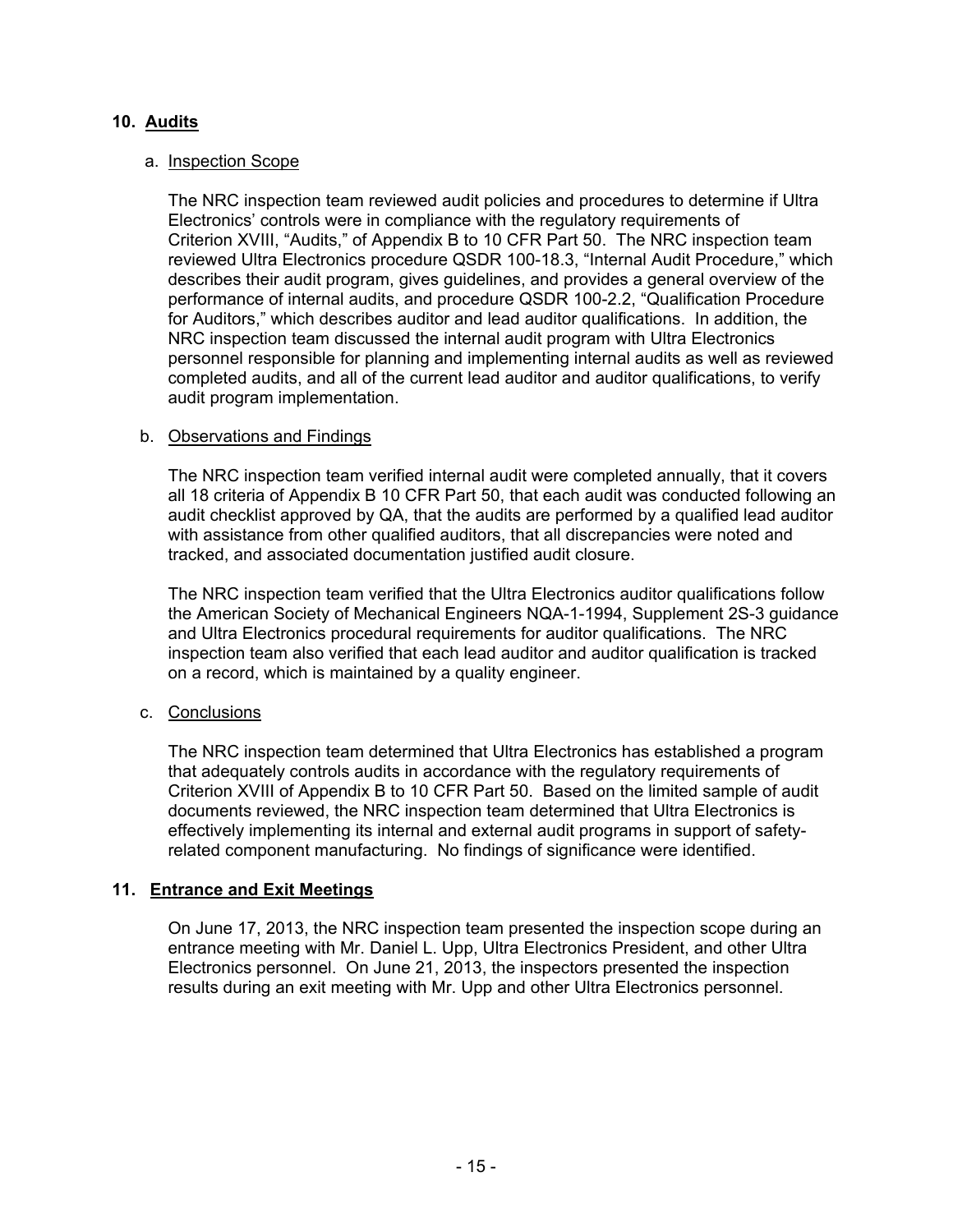## **ATTACHMENT**

# 1. Persons Contacted and NRC Staff Involved:

| <b>Name</b>            | <b>Title</b>                       | <b>Affiliation</b> | <b>Entrance</b> | <b>Exit</b> | <b>Interviewed</b> |
|------------------------|------------------------------------|--------------------|-----------------|-------------|--------------------|
| Daniel L. Upp          | President                          | Ultra-NSPI         | X.              | X           |                    |
| Alan Fogle             | Director, QA                       | Ultra-NSPI         | X               | X           | X                  |
| Deborah Mazoch         | Director, HR                       | Ultra-NSPI         | X               | X           |                    |
| <b>Adam Gaither</b>    | Vice President,<br>Engineering     | Ultra-NSPI         | X               | X           |                    |
| <b>Toni Crowe</b>      | Vice President, Operations         | Ultra-NSPI         | X               | X           | $\mathsf{X}$       |
| <b>Rick Anderson</b>   | <b>Technical Advisor</b>           | Ultra-NSPI         | X               | X           | X                  |
| <b>Patrick Calvin</b>  | Engineer                           | Ultra-NSPI         |                 |             | X                  |
| Angela Nugent          | Design Engineer                    | Ultra-NSPI         |                 |             | $\mathsf{X}$       |
| <b>Todd Reynolds</b>   | Engineer                           | Ultra-NSPI         |                 |             | X                  |
| G.R. Leighton          | Vice President, Finance &<br>Admin | Ultra-NSPI         |                 |             | $\mathsf{X}$       |
| <b>Todd Reynolds</b>   | Engineer                           | Ultra-NSPI         |                 |             | X                  |
| <b>Alan Gilchrist</b>  | <b>Development Engineer</b>        | Ultra-NSPI         |                 |             | X                  |
| Jacob Sanchez          | Metrology Lead                     | Ultra-NSPI         |                 |             | $\mathsf{X}$       |
| Matt Maxwell           | Metrology Technician               | Ultra-NSPI         |                 |             | X                  |
| <b>Michael Sanchez</b> | Technician                         | Ultra-NSPI         |                 |             | $\mathsf{X}$       |
| <b>Ricky Wentrcek</b>  | <b>Production Supervisor</b>       | Ultra-NSPI         |                 | X           | X                  |
| Lydia Cole             | <b>Training Coordinator</b>        | Ultra-NSPI         |                 |             | X                  |
| John Labaj             | <b>Manufacturing Manager</b>       | Ultra-NSPI         |                 |             | X                  |
| Scott Berman           | <b>Quality Engineer II</b>         | Ultra-NSPI         | X               | X           | X                  |
| <b>Bruce Koach</b>     | <b>Quality Engineer II</b>         | Ultra-NSPI         |                 |             | X                  |
| <b>Charlie Brown</b>   | Director, Logistics                | Ultra-NSPI         | X               | X           |                    |
| Mark McCray            | <b>CTO</b>                         | Ultra-NSPI         | X               | X           |                    |
| David Stephens         | <b>QA Engineer</b>                 | Ultra-NSPI         |                 |             |                    |
| Joe Cheatham           | Vice President, Sales              | Ultra-NSPI         | X               | X           |                    |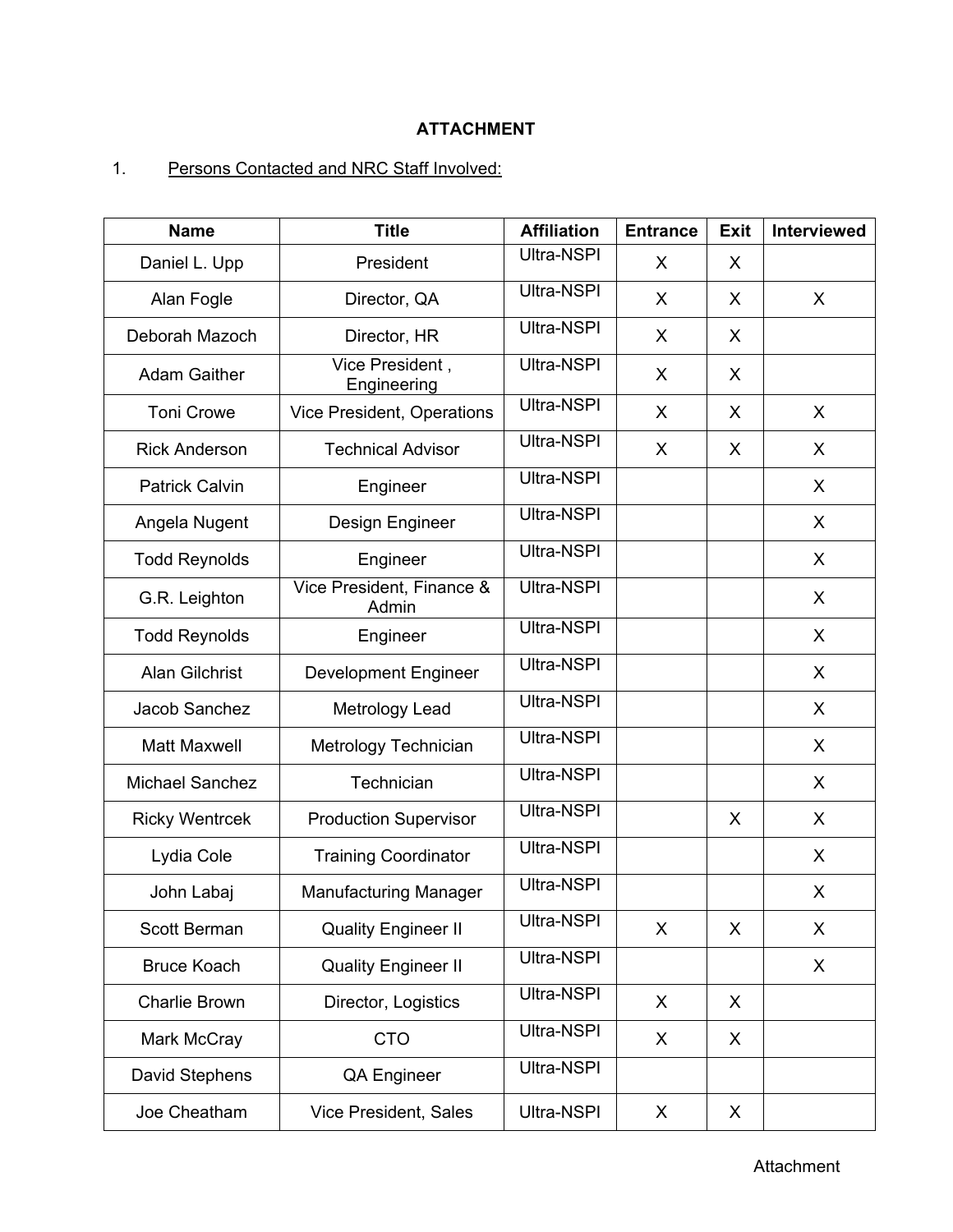| <b>Name</b>              | <b>Title</b>           | <b>Affiliation</b> | <b>Entrance</b> | <b>Exit</b> | <b>Interviewed</b> |
|--------------------------|------------------------|--------------------|-----------------|-------------|--------------------|
| Mark Dorman              | Engineer               | Ultra-NSPI         | X               | X           |                    |
| Anthony Durkowski        | <b>Project Manager</b> | Ultra-NSPI         |                 | X           |                    |
| George Lipscomb          | Inspector              | <b>NRC</b>         | X               | X           |                    |
| Douglas Bullock          | Inspector              | <b>NRC</b>         | X               | X           |                    |
| <b>Robert Mathis III</b> | Inspector              | <b>NRC</b>         | X               | X           |                    |
| <b>Annie Ramirez</b>     | Inspector              | <b>NRC</b>         | X               | X           |                    |
| Jose Jimenez             | Inspector              | <b>NRC</b>         | X               | X           |                    |

#### 2. Inspection Procedures Used:

IP 43002, "Routine Inspections of Nuclear Vendors"

- IP 43004, "Inspection of Commercial-Grade Dedication Programs"
- IP 36100, "Inspection of 10CFR Part 21 and Programs for Reporting Defects and Noncompliance"

IP 65001.E, "Inspection of the ITAAC-Related Qualification Program"

### 3. Items Opened, Closed, And Discussed:

| Item Number          | <b>Status</b> | <u>Type</u> | <b>Description</b>    |
|----------------------|---------------|-------------|-----------------------|
| 99900880/2013-201-01 | Opened        | <b>NON</b>  | App. B, Criterion III |

### 4. Inspections, Tests, Analyses, and Acceptance Criteria

At the time of the inspection, Ultra Electronics was involved in manufacturing safety-related resistance temperature detectors (RTDs) and pressure transmitters for the AP1000 reactor design. The NRC inspection team reviewed Ultra Electronics' quality assurance (QA) controls in the areas of design control, procurement, training, inspection, testing, and measuring and test equipment. The inspections, tests, analyses, and acceptance criteria (ITAAC) design commitment referenced below are for future use by the U.S. Nuclear Regulatory Commission (NRC) staff during the ITAAC closure process. The listing of these ITAAC design commitments does not constitute that they have been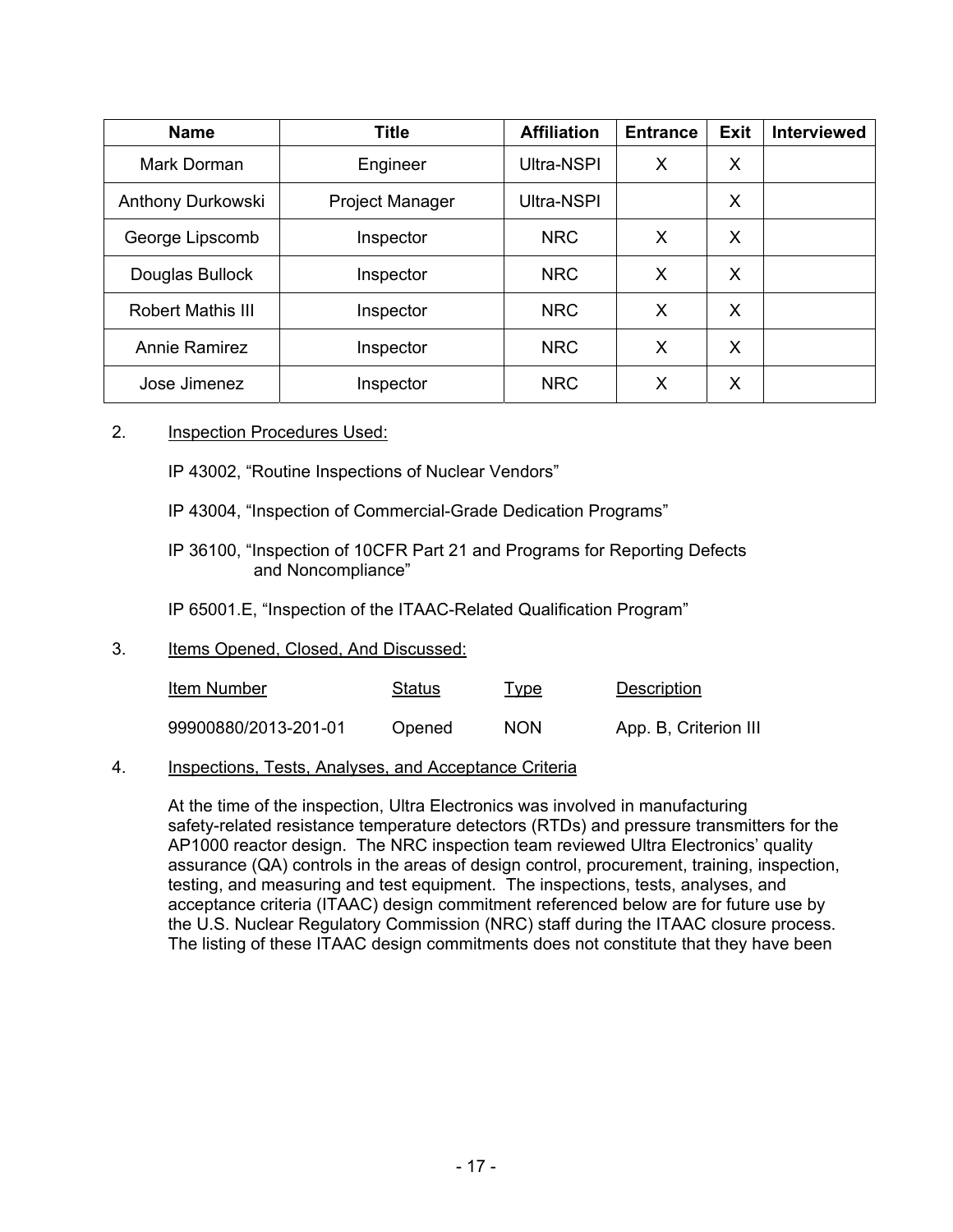met and closed. The NRC inspection team did not identify any findings associated with the ITAAC identified below.

| 2.01.02.5a.ii | The seismic Category I equipment identified in<br>Table 2.1.2-1 can withstand seismic design<br>basis loads without loss of safety function.                                                                                                                                                                            |
|---------------|-------------------------------------------------------------------------------------------------------------------------------------------------------------------------------------------------------------------------------------------------------------------------------------------------------------------------|
| 2.1.02.07a.i  | The Class 1E equipment identified in Table<br>2.1.2-1 as being qualified for a harsh<br>environment can withstand the environmental<br>conditions that would exist before, during, and<br>following a design basis accident without loss<br>of safety function for the time required to<br>perform the safety function. |

#### 5. Documents Reviewed:

10 CFR Part 21 Documents

Title 10 of the *Code of Federal Regulations* (10 CFR) Part 21 Evaluation, "Omission of the Cabinet Modification Data Sheets," initiated January 16, 2012

10 CFR PART 21 Evaluation, "Visual Display Unit Updates," initiated April 1, 2012

10CFR PART 21 Evaluation, "Network Configuration Anomaly," initiated July 20, 2010

#### Quality Management Procedures

Regulation 100-1, "Quality Assurance & Control Manual," Revision 11, December 19, 2012

Company Regulation 60-2, "Procedure for the Utilization, Procurement and Dedication of Items Used in Nuclear Safety-Related Assemblies," Revision 7, June 2013

Doc 0005-001-0028, "Technical Evaluation for Commercial Grade Services," Revision 2, June 6, 2013

Standard Operating Procedure (SOP)-0031, "Standard Operating Procedure for Commercial Grade Dedication," Revision 0, June 3, 2013

Quality Systems Department Regulation (QSDR) 100-2.1, "Qualifications Procedure for Inspection, Examination and Testing Personnel," Revision 7, December 2011

QSDR 100-2.2, "Qualification Procedure for Auditors," Revision 8, December 2012

QSDR 100-4.1, "Purchase Order Requirements," Revision 9, March 2013

QSDR 100-7.1, "Quality Verification of Purchased Items," Revision 8, April 2010

QSDR 100-7.2, "Independent Verification of Raw Materials," Revision 5, August 2011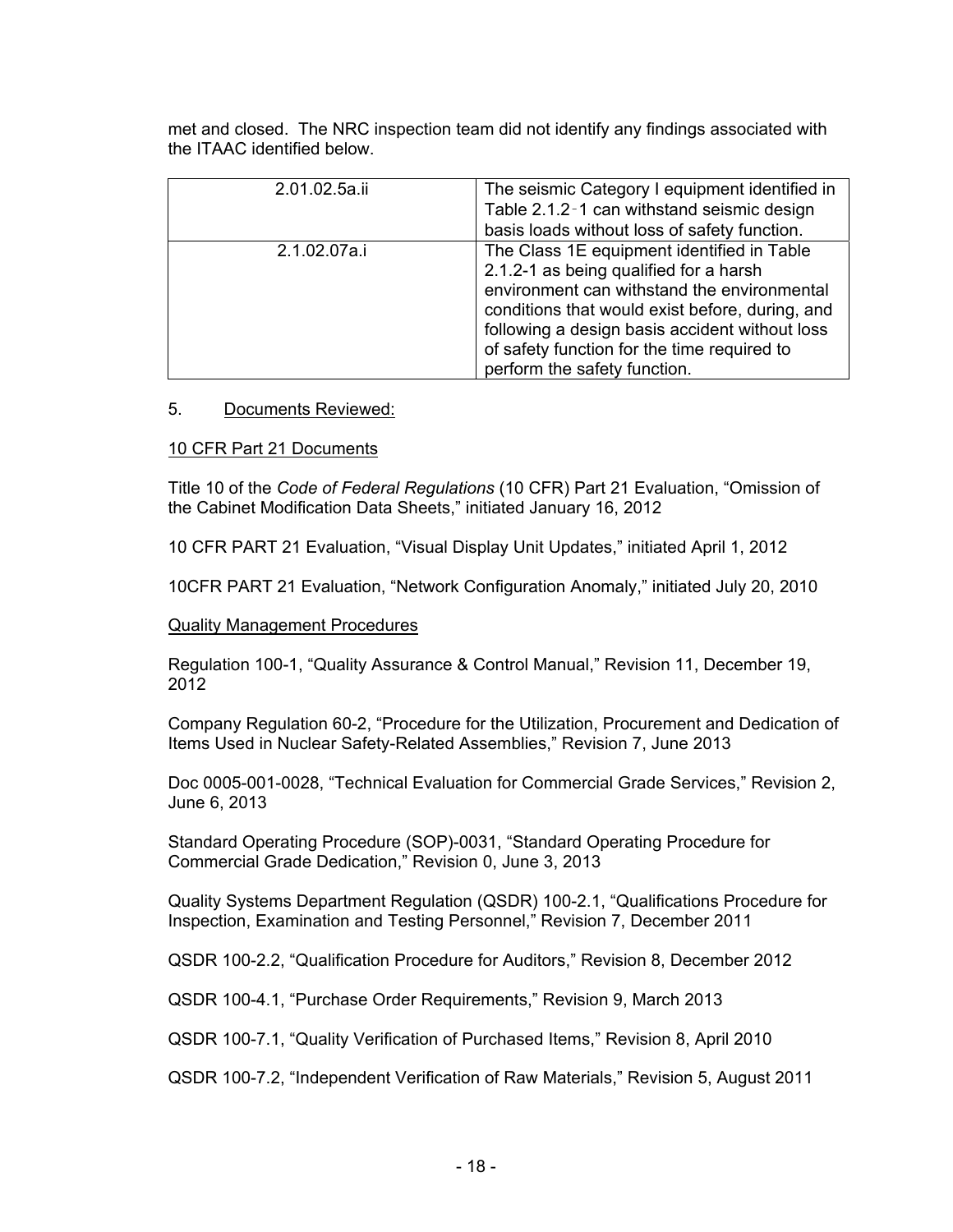QSDR 100-9.3, "Product Realization – General Regulation," Revision 1, September 2009

QSDR 100-9.4, "Product Calibration & Metrology Lab Manual," Revision 4, December 2011

QSDR 100-10.1, "Inspection and Test Plan Procedure," Revision 2, December 2011

QSDR 100-10.3. "Source Inspection Procedure," Revision 2, December 2010

QSDR 100-12.1, "Measuring and Test Equipment Calibration Control Program," Revision 9, December 2012

QSDR 100-18.1, "Audit/Survey Procedure for Nuclear Qualified Vendors," Revision 6, May 2013

QSDR 100-18.2, "Supplier Evaluation Procedure," Revision 4, August 2011

QSDR 100-18.3, "Internal Audit Procedure," Revision 7, November 2010

QSDR 100-20.1, "Software Quality Assurance," Revision 4, January 2013

Software Procedures and Documents

Doc 3109-000060-001, "Design Requirements: MetLab Metrology Hysteresis Software," Revision 0, February 2, 2012

Doc 3109-000060-002, "Validation Procedure: MetLab Metrology Hysteresis Software," Revision 1, August 22, 2012

ECN 9183 for Doc 3109-000060-002 Revision 0 to Revision 1, August 24, 2012

ECN 9186 for Doc 3109-000060-003 Revision 0 to Revision 1, August 24, 2012

Manufacturing/Inspection/Testing Procedures

PI9C300-05, "Process Instruction for Plus 32 Control Cabinet Logic/Termination," Revision A, April 25, 2012

PI16-ADU365-01, "Process Instruction for Heatsink Assembly, Speed Control P/N 16- ADU365-01," Revision A, August 20, 2012

PI43N3-01, "Process Instruction for 43N3-01 Pump Speed/Phase Reference Sensor Assembly," Revision G, July 9, 2012

PIDC-012138-01, "Process Instruction for Magnet Assembly P/N DC-012138-01," Revision D, February 20, 2012

DC-012438, "Acceptance Test Procedure for 43N3-01 and 43N3-02 Phase Reference and Pump Speed Sensor" Revision D, May 2, 2012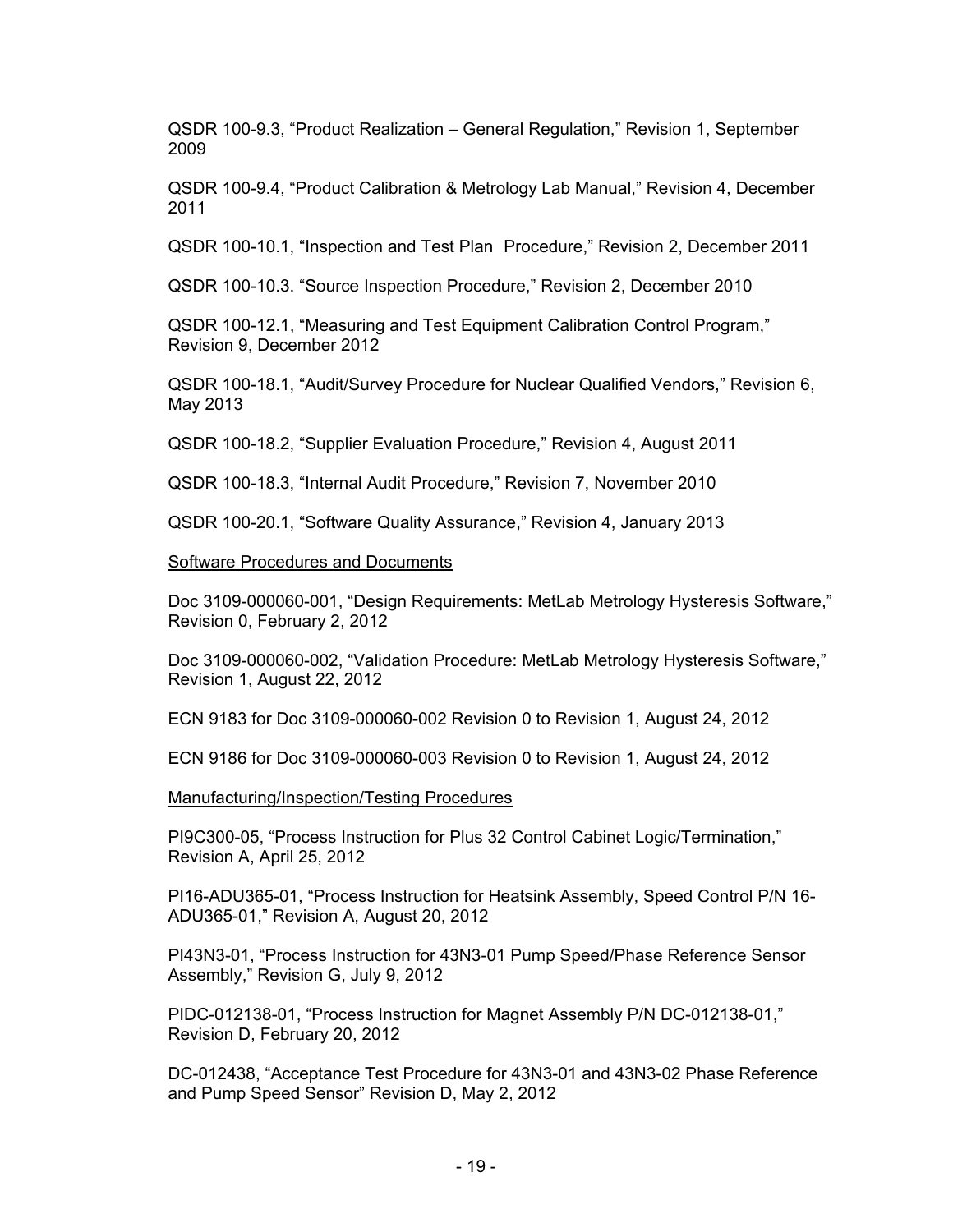Doc 0003-106-5004, "Manufacturing, Testing, and Handling for Model N-E11GM Nuclear Electronic Pressure Transmitter," Revision 1, June 12, 2001

Doc 3047-304381-013, "Time Response Test Procedure," Revision 5, January 8, 2013

Doc 3057-304381-015, "Insulation Resistance Procedure," Revision 3, November 16, 2004

Doc 3032-304381-011, "Sensor Calibration Procedure," Revision 4, October 19, 2011

Doc 0003-259-0029-PRC, "Transmitter Assembly, Trim, and Temp. Comp. Procedure," Revision 8, April 25, 2013

KBW2315/61, "Acceptance Test Procedure for Spare Module Testing," Revision G, undated

KBW2315/81, "Acceptance Test Procedure for Plus 32 Control Cabinet 9C300," Revision A, undated

Doc 0006-401-0019, "DTN 2070 Drive Board 0700-300-0007T – assembly and Trim Procedure," Revision 2

Doc 0006-401-0021, "DTN 2070 Motherboard Test Procedure," Revision 1

Doc 0020-002-0044, "Final Inspection Procedure for N-E10 Series Pressure Transmitter," Revision 2

Doc 0003-106-2192, "Terminal Head, Extension, and Terminal Block on QDC Assembly Procedure for N 9004, 615 or similar RTDs," Revision 0

Doc 0003-106-5004, "Manufacturing, testing, and Handling for Model N-E11 GM Nuclear Electronics Pressure Transmitter," Revision 1

Doc 0003-201-0001, "Procedure for application of Conformal Coating/Dipping Method for Printed Circuit Boards," Revision 0

Doc 0003-259-0029, "DTN 2070 Transmitter assembly, Trim, and Temperature Compensation Procedure," Revision 8

Doc 0003-259-0030, "DTN 2070 Transmitter Final Assembly," Revision 3

Doc 0511-001-9116T, "MWO Fabrication Procedure for 100 Ohm .003850 Platinum F.T.R. Element for Nuclear Applications," Revision 5

Doc 1000-250-00112T, "Manufacturing Work Order Cast Iron Base and Cover Assembly," Revision 8

Doc 1000-520-0001T, "Manufacturing Work Order for 10-50 mA Amplifier Assembly," Revision 9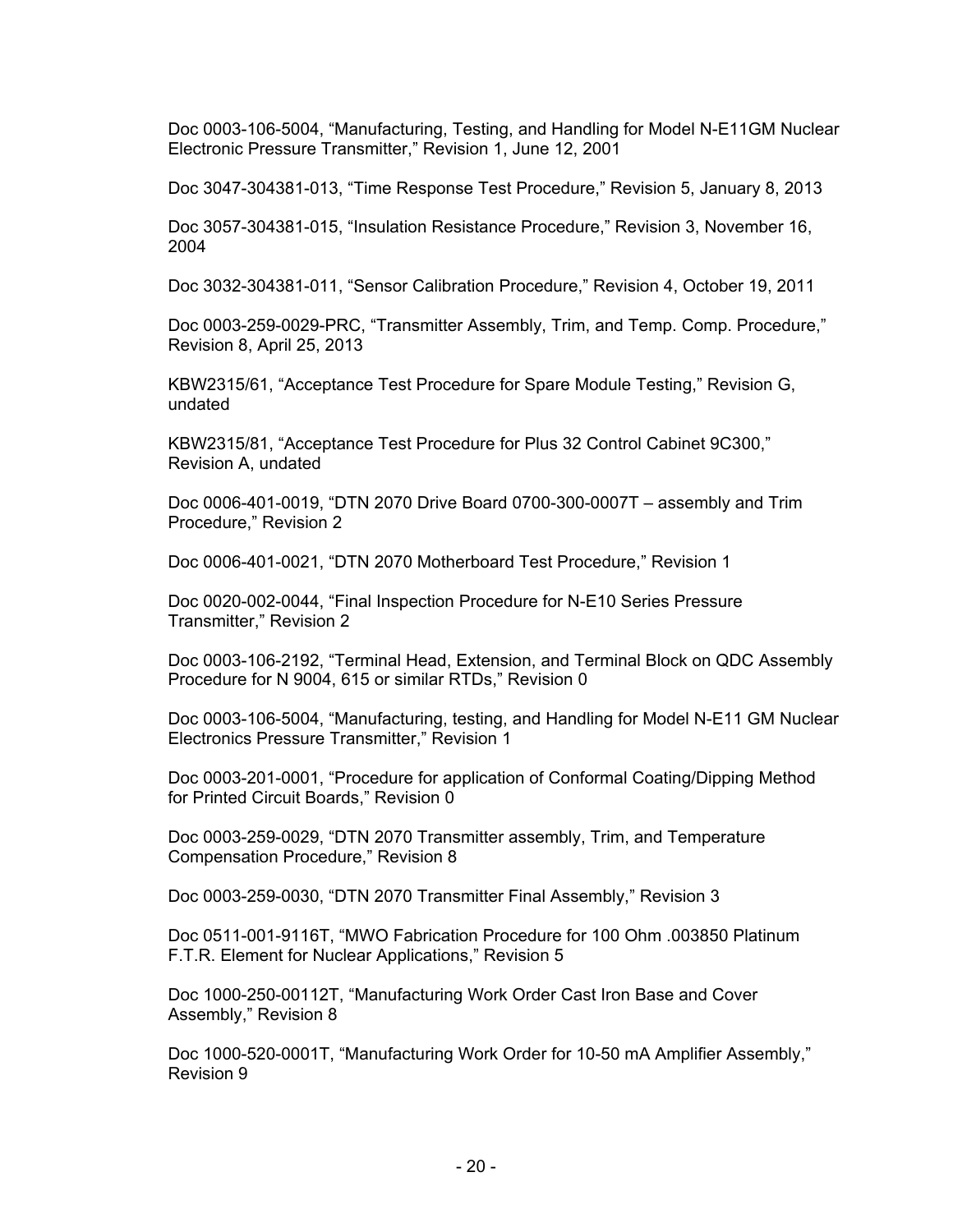Doc 3129-AP1000-001, "Westinghouse AP1000 Qualification Test of NSPI Resistance Temperature Sensors," Revision 6, February 12, 2013

Doc 3005-AP1000-007, "Concurrent Functional Test Procedure – AP1000 Qualification of RTD's," Revision 2, June 26, 2012

Doc 3131-AP1000-008, "Thermal cycling Procedure for Resistance Temperature Detectors Westinghouse AP1000 Qualification," Revision 5, December 7, 2012

Doc 3144-AP1000-002, "Thermal Aging Procedure for Resistance Temperature Detectors Westinghouse AP1000 Qualification," Revision 8, December 7, 2012

Doc 3144-AP1000-006, "Radiation Aging Procedure for Resistance Temperature Detectors Westinghouse AP1000 Qualification," Revision 2, September 30, 2011

Doc 3144-AP1000-014, "Vibration Aging Procedure – Resistance Temperature Detectors," Revision 4, March 4, 2013

Doc 3144-AP1000-019, "Seismic Qualification Test Procedure – Resistance Temperature Detectors," Revision 6, March 4, 2013

Doc 3144-AP1000-027, "DBA/LOCA Qualification Test Procedure - Resistance Temperature Detectors," Revision 6, March 4, 2013

Doc 3078-RD5075-012, "Qualification Test Procedure - DTN2070 Pressure and Differential Pressure Transmitters," Revision 2, September 7, 2012

Doc 3078-RD5075-007, "EMC Qualification Test Procedure - NSPI Pressure Transmitters Model DTN2070," Revision 2, September 27, 2011

Assembly and Test Records

Job Order (J/O) 744843, NE Pressure Transmitter S/N NP0001253, June 20, 2013 (inprocess)

J/O 746082, N9004 Resistance Temperature Detectors S/N N32827 thru N32835, April 24, 2013 (in-process)

J/O 747788, DTN 2070 Differential Pressure Transmitter S/N P0002247, May 30, 2013 (in-process)

Work Order (W/O) 739612, "Hysteresis 17-point Form," S/N N32119 thru N32125, January 16, 2013

W/O 740216, "Hysteresis 8-point Form," S/N N31807 thru N31813, October 31, 2012

W/O 746082, "Time Response Data Report," S/N N32827 thru N32835, June 18, 2013

W/O 746082, "Hysteresis 17-point Form," S/N N32827-BY and N32827-RW, June 20, 2013 (in-process)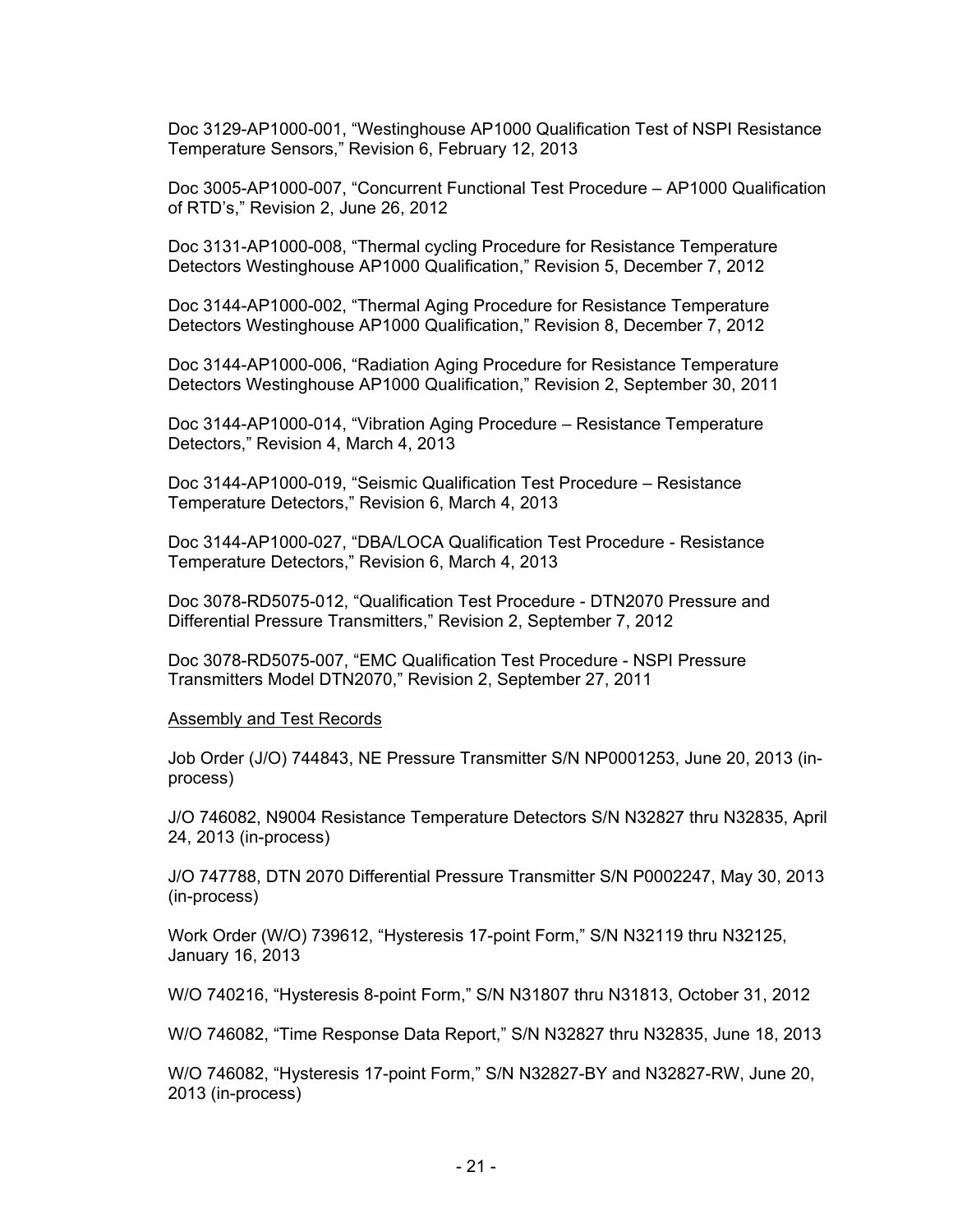J/O 747788, "Form Q-67C," S/N P0002247, June 20, 2013 (in-process)

#### Calibration Procedures and Records

Doc 0004-099-0045, "Calibration Verification Procedure for Time Response Apparatus PE 01684," Revision 0, November 3, 1993

Doc 0005-001-0028, "Technical Evaluation for Commercial Grade Services," Revision 2, June 6, 2013

Form Q-72CC, "P.E. Calibration Verification," for Time Response Apparatus PE 01684, December 5, 2012

"Calibration Certificate," from Mensor Calibration for Ultra Electronics Component PE 01829, January 11, 2011

Form Q-173A, "Notification of Out-of-Tolerance Condition," for PE 01829, January 17, 2011

#### Procurement Documents

Purchase Order (PO) 101018 to Steris Corporation for Irradiation Testing of N9002 and N9004 RTDs for AP1000, June 26, 2012

PO 101305 to Qualtech NP for Vibration Aging, Seismic, and LOCA testing of N90004 RTDs for AP1000, January 3, 2013

PO 102649 to Steris Corporation for Irradiation Testing of N9004 RTDs for AP1000, December 14, 2012

PO 102797 to Qualtech NP for Vibration Aging, Seismic, and LOCA testing of N90004 RTDs for AP1000, March 28, 2013

PO 103774 to Qualtech NP for Vibration Aging, Seismic, and LOCA testing of dummy N90002 RTDs for AP1000, March 28, 2013

PO 101199 to Reliable Manufacturing Inc., for N9004 RTD 316L Stainless Steel Junction Box Cover for AP1000, July 14, 2012

PO 101198 to Reliable Manufacturing Inc., for N9004 RTD 316L Stainless Steel Housing Junction Box for AP1000, July 16, 2012 PO 101430 to Invensys Systems Inc., for N-E11 Capsule Assembly, August 20, 2012

PO 102415 to Sigmund Cohn Corp., for platinum wire in RTDs, November 19, 2012

PO 101991 to Trendsetter Electronics, for JFETs used in DTNs for AP1000, October 5, 2012

PO 99601 to Trendsetter Electronics, for JFETs used in DTNs for AP1000, February 3, 2012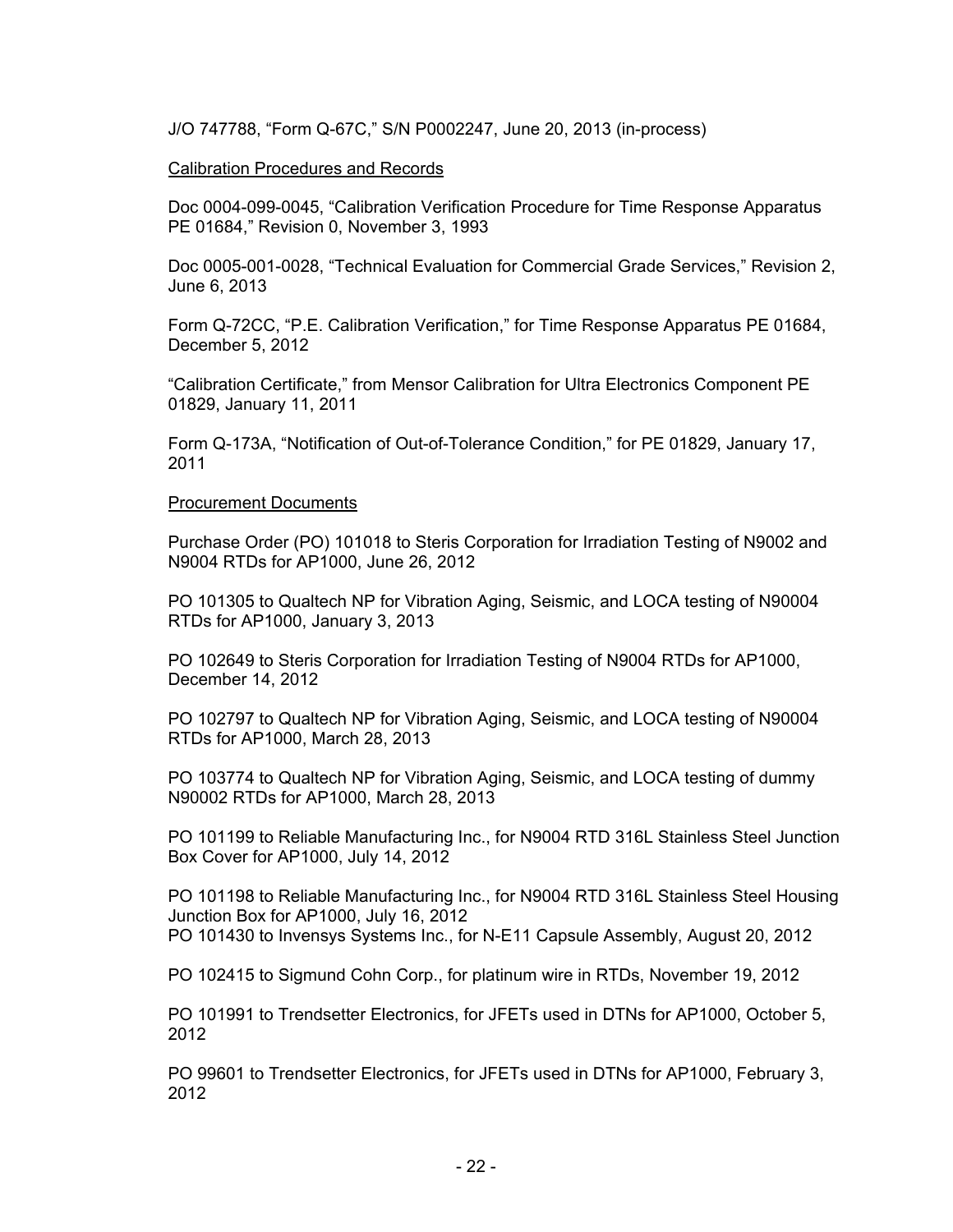PO 101648 to Interfet Corp., for JFETs used in DTNs for AP1000, August 29, 2012

PO 102372 to Mensor Calibration for Calibration Services Mensor Pressure Source S/N 180651 (PE 01829), November 14, 2012

PO 102374 to Interfet Corp., for JFETs used in DTNs for AP1000, November 14, 2012

PO 4500364418 Westinghouse to Ultra Electronics for AP1000 RTDs – Southern – Vogtle Units 3 and 4, October 19, 2010

PO 4500364418 Westinghouse to Weed Instrument Company Inc. for AP1000 Resistance Temperature Detectors change notices 1-8, October 19, 2010

PO 4500364560 Westinghouse to Ultra Electronics for AP1000 RTDs –SCANA – Summer Units 2 and 3, October 20, 2010

PO 4500345481 Westinghouse to Ultra Electronics for AP1000 DTN Transmitter Qualification May 7, 2010

APP-GW-G1-002, "AP1000 Plant Equipment Qualification Methodology," Revision 3, February 2012

APP-GW-VP-040, "AP1000 Safety-Related Field Sensors Equipment Qualification Specification," Revision 0, December 2009

Non-conformance and Corrective Action Documents

RWK-549, "1) Item 19 screws were loose in 2 places, 2) missing S/N marking," initiated January 31, 2013

IPI-847, "PI16-ADU365-01 – Drawing / PI inconsistency entered into system," initiated January 31, 2013

IPI-731, "First Energy rejection of 120 relays," initiated January 4 2013

IPI-265, "Markings missing on 5A and 6A fuses," initiated February 22, 2012

IPI-451, "Solid leads are crimped but specifications do not allow lugs to be crimped to solid leads," initiated June 13, 2012

IPI-167, "Omission of the cabinet Modification Data sheets," initiated January 19, 2012

NC00000565, "Design Spec APP-JE62-ZO-001 requires test pulse peak to peak voltages," initiated May 17, 2012

NC00000602, "Post Lungmen Site Installation," initiated October 12, 2012

NC00000535, "Letter from GE regarding a potential issue with two algorithms," initiated March 1, 2012

CA00000590, "DRS CR regarding Lungmen Cabinets," initiated September 24, 2012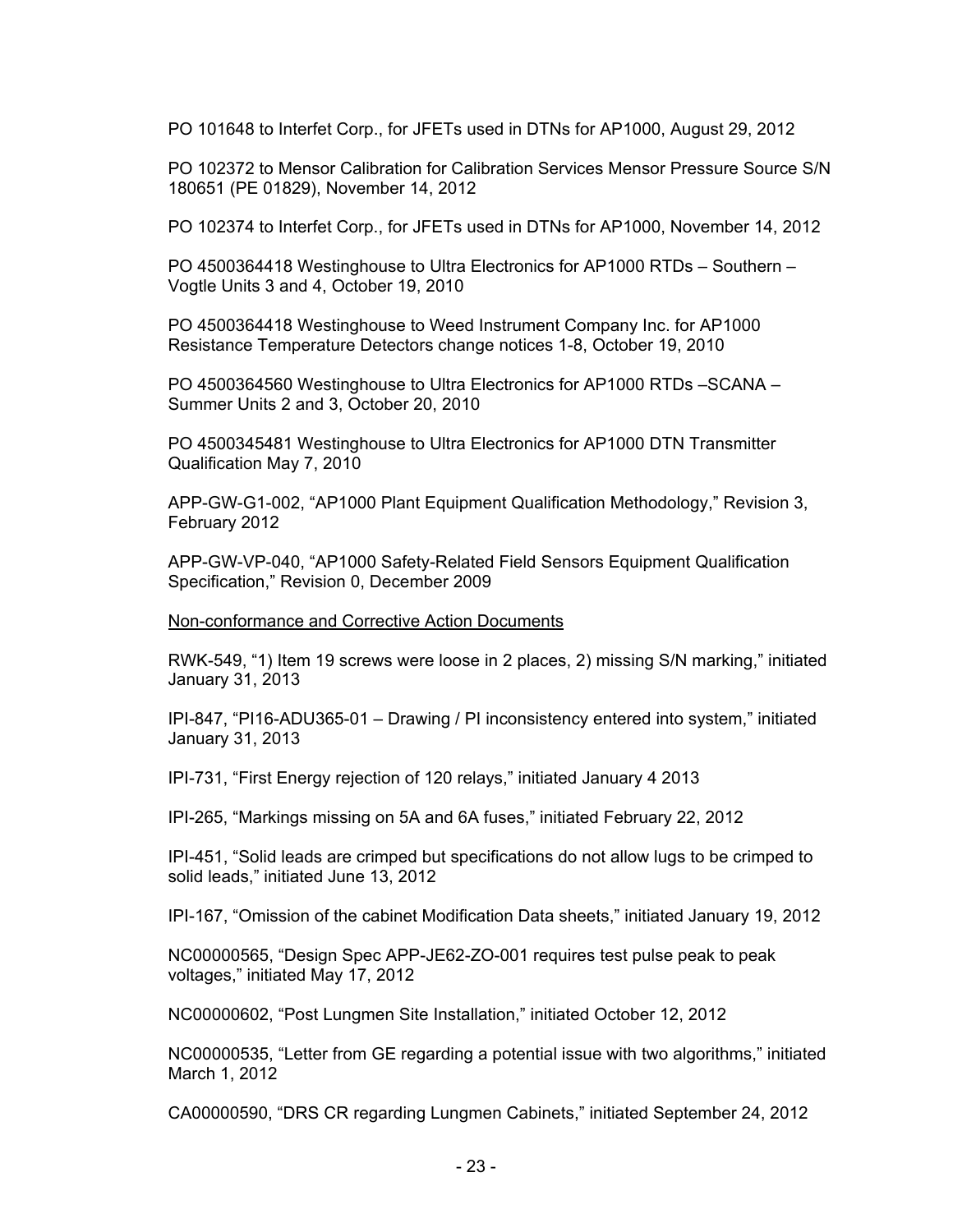CA00000526, "Updates to FCAD's and cabinets FDI datasheets," initiated April 9, 2012

CA00000556, "VDU Updates for GE," initiated March 3, 2012

CA00000415, "DNV P1 Audit –Calibration Issue," initiated March, 14, 2011

CA00000487, "Shipped KBC318-1 instead of KBC318-2," initiated April 9, 2012

CA00000592, "Fuses failed required test fuse P/N," initiated January 2, 2013

CA00000488, "Various 6n Circuit Card Assemblies were shipped to KHNP less Burn-IN," initiated March 9, 2012

CAPA 1065, "QSDR 100-20.1 'Software Control' Deployment," initiated June 20, 2013

SCAR, "Vendor/ Supplier Corrective Action Request from GE," initiated February 1, 2012

#### Design Documents

 APP-JE53-Z0R-001, "AP1000 Class 1E Resistance Temperature Detectors Data Sheet Reports," Revision 2, October 2012

 APP-JE53-Z0-001, "General Design Equipment Specification for Class 1E Resistance Temperature Detectors," Revision 2, October 2012

 APP-GW-Z0-620, "AP 1000 Requirements for Marking of Reactor Plant Components and Piping" Revision 1

 APP-GW-GAH-030, "Quality Assurance Requirements for Safety Related Components/Services of Standard AP 1000 Plants" Revision 3

#### Commercial Grade Dedication Documents

Doc 0575-001-0008T, "Capsule Assembly," Revision 3, August 15, 2012

Doc 0038-003-0024-SPC, "Purchase Specifications for Linear Integrated Systems JFETs used on DTN, for AP1000," Revision 2, May 18, 2012

Doc 0038-003-0025, "Purchase Specification for Interfet JFETs used in DTN, for AP1000," Revision 2, October 27, 2011

Doc 0038-001-0002, "Material Specification for Alumina Tubing Standard Catalog Types & Sizes," Revision 1, October 7, 2002

Doc 0038-001-0003, "Material Specification for Platinum Wire," Revision 10, September 19, 2008

Doc 0885-101-665T, "Housing, Junction Box, 316L S.S. N9004 Assembly for AP1000," Revision 0, March 14, 2011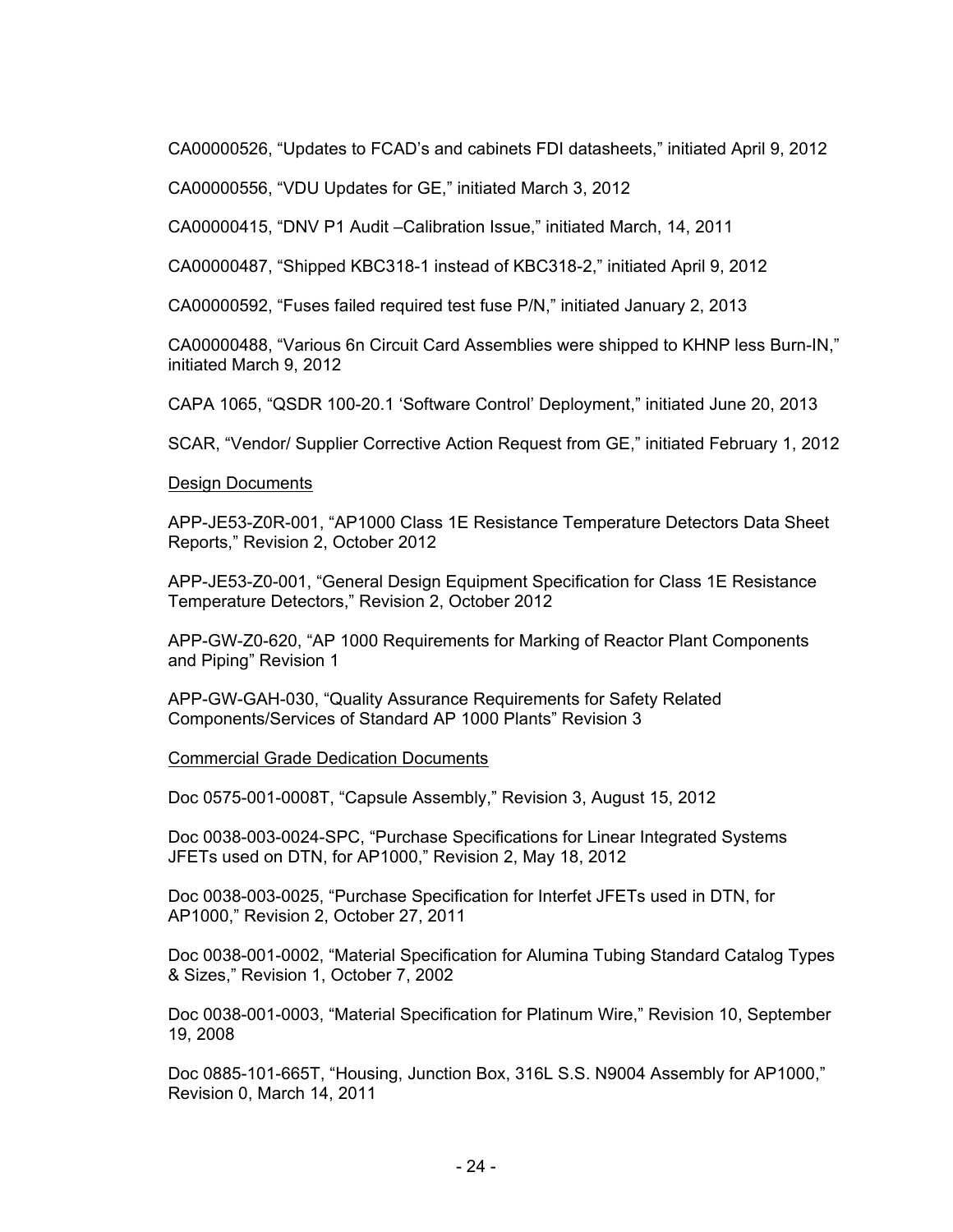Doc 0885-1-1-0666T, "Cover, Junction Box, 316L S.S. N9004 Assembly for AP1000," Revision 0, March 14, 2011

Doc 0020-002-0017, "Acceptance Test Procedure for Incoming Platinum Wiring," Revision 7, March 4, 2010

Commercial Grade Survey Reports

Commercial Grade Survey of Dow Corning Corporation (oil for NE11/13 and DTN pressure detectors), February 20, 2013

Commercial Grade Survey of Dow Corning Corporation, July 26, 2012

Commercial Grade Survey of Able Coil & Electronics (coil windings and bobbin detector assemblies), April 11, 2013

Commercial Grade Survey of Able Coil & Electronics, October 13, 2009

Commercial Grade Survey of Invensys Systems Foxboro (force bar and capsule assemblies), April 19-20, 2011

Commercial Grade Survey of Invensys Systems Foxboro, April 2-3, 2009

Commercial Grade Survey of Strain Measurement Devices, Inc. (beam differential and diaphragm pressure sensors for nuclear applications), April 12, 2013

Commercial Grade Survey of Strain Measurement Devices, Inc., May 20, 2010 by Global Quality Assurance

Commercial Grade Survey of Strain Measurement Devices, Ltd United Kingdom, April 20-21, 2010

#### Audits

Internal

2011 Internal Audit, conducted October 3-6, 2011

2012 Internal Audit, conducted October 1-4, 2012

#### External

SDI Audit #17127, NIAC shared Audit of Qualtech NP, February 21-23, 2012.

Areva Audit #411-4, NIAC shared Audit of Structural Integrity Associates, November 9- 11, 2010

#### Auditor Qualifications

Auditor Qualification and Training Record for Scott Jewett, dated September 27, 2012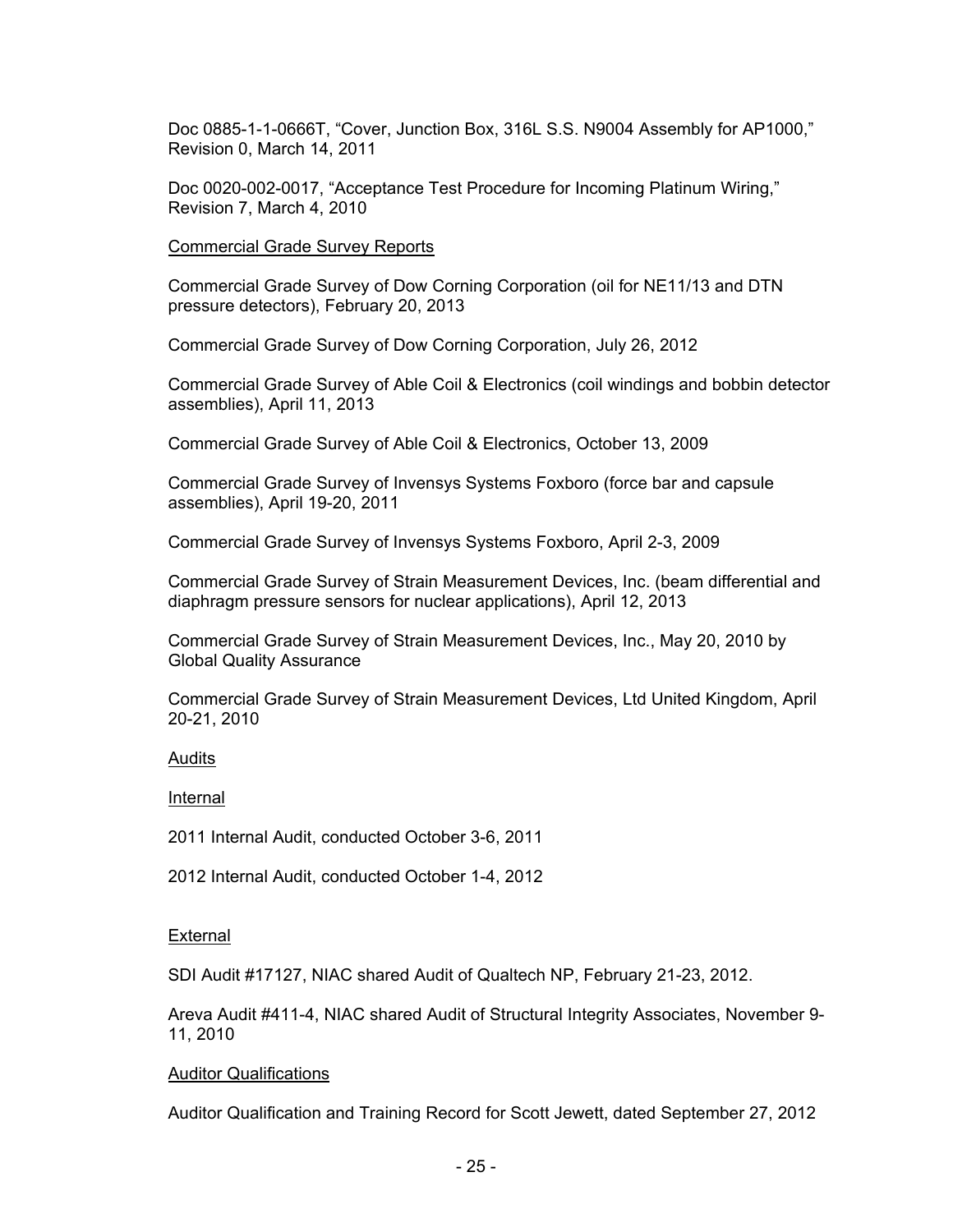Auditor Qualification and Training Record for Susan Strmiska, dated September 27, 2012

Lead Auditor Qualification and Training Record for Scott Berman, dated September 4, 2012

Lead Auditor Qualification and Training Record for David Stephens, dated September 27, 2012

#### Miscellaneous Documents

Approved Supplier List, electronically controlled, June 18, 2013

"Training Log," for Matthew Maxwell, December 4, 2012

Form Q-35, "Certification of Qualification Inspection, Examination and Testing Personnel," for Matt Maxwell, December 14, 2012

Form Q-95, "Certification of Personnel Performing Quality Level A or B Work," for Ricky Wentrcek, October 19, 1994

Form Q-95, "Certification of Personnel Performing Quality Level A or B Work," for Ricky Wentrcek, October 22, 1997

#### 5. Acronyms Used

| <b>ADAMS</b> | Agencywide Documents Access and Management System            |
|--------------|--------------------------------------------------------------|
| CEVB         | <b>Electrical Vendor Branch</b>                              |
| CFR.         | Code of Federal Regulations                                  |
| <b>CGD</b>   | <b>Commercial-Grade Dedication</b>                           |
| DBA          | Design Basis Accident                                        |
| DBE.         | Design Basis Event                                           |
| <b>DCIP</b>  | Division of Construction Inspection and Operational Programs |
| <b>ECN</b>   | <b>Engineering Change Notice</b>                             |
| <b>EMC</b>   | <b>Electromagnetic Compatibility</b>                         |
| EQ           | <b>Equipment Qualification</b>                               |
| IP           | <b>Inspection Procedure</b>                                  |
| <b>ITAAC</b> | Inspections, Tests, Analyses, and Acceptance Criteria        |
| J/O          | Job Order                                                    |
| <b>JFET</b>  | Junction Gate Field-Effect Transistors                       |
| M&TE         | Measuring and Test Equipment                                 |
| <b>NIAC</b>  | <b>Nuclear Industry Assessment Committee</b>                 |
| NIST         | National Institute of Standards and Technology               |
| <b>NON</b>   | Notice of Nonconformance                                     |
| NRC          | (U.S.) Nuclear Regulatory Commission                         |
| <b>NRO</b>   | Office of New Reactors                                       |
| <b>NSPI</b>  | <b>Nuclear Sensors &amp; Process Instrumentation</b>         |
| <b>OEM</b>   | Original equipment manufacturer                              |
| PO.          | Purchase Order                                               |
| <b>PRHR</b>  | Passive Residual Heat Removal                                |
|              |                                                              |